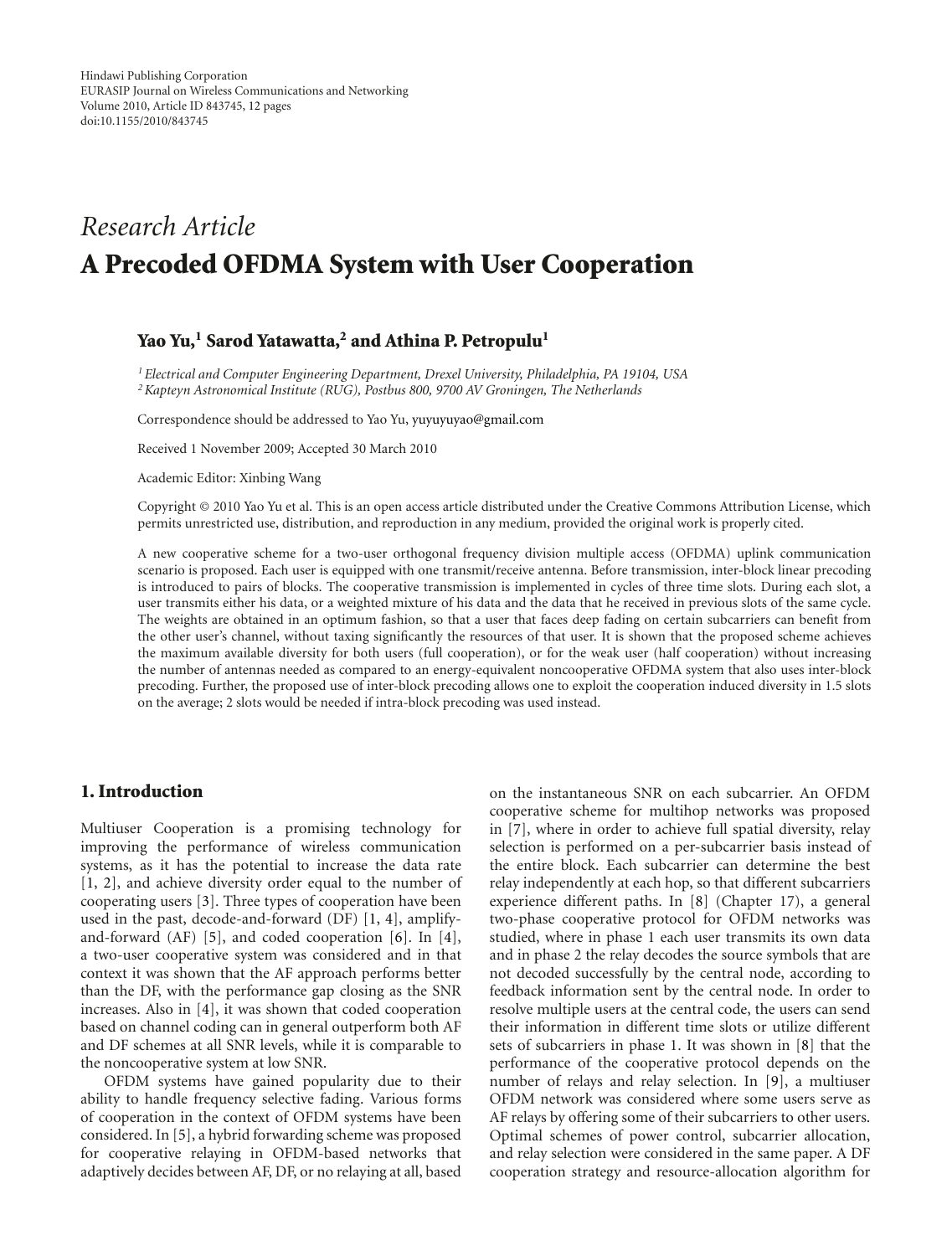two-user OFDMA systems was proposed in [10] and was shown to achieve the capacity region upper bound of twouser OFDMA systems.

It is well known that OFDM systems loose multipath diversity as each symbol is transmitted on one subcarrier only. Several ways have been proposed in the literature for introducing path diversity in OFDM systems. Suppose that the multipath channel is finite impulse response (FIR) with *L* taps. Maximum diversity gain, *L*, was achieved in [11, 12] via a linear receiver using redundant precoding, or oversampling at the receiver. In [13] it was shown that a single user OFDM system with nonredundant block precoding can achieve diversity gain up to *L*. The performance gain is exploitable using a Maximum Likelihood (ML) decoder. Reduced complexity decoding at the receiver is possible via subcarrier grouping [13], which may result in smaller than *L* diversity gains. Other nonredundant precoding techniques were also considered in [14–16]. A multirelay cooperative OFDM system with nonredundant precoding and AF relaying was investigated in [17]. Based on the expression of pairwise error probability (PEP), it was demonstrated that the maximum diversity order is the sum of the source-todestination channel length and the length of the shortest channel among the relay links.

In this paper we propose a cooperative approach for a two-user OFDMA system that combines linear interblock precoding and user cooperation. The transmission occurs in cycles of three time slots each; two new precoded data blocks for each user are transmitted in each cycle. In the first slot, both users transmit their own data. In the two subsequent slots, each user transmits a weighted combination of the user's own precoded data and also data from the other user that were received in the previous slot. The weights are obtained as the solution of a constrained optimization problem that allows the user that faces a bad channel on certain subcarriers to benefit from the user that has a better channel, without taxing significantly the resources of that user. Two methods are proposed to implement this scheme: the full cooperation and the half cooperation. In the full-cooperation scheme, both users are involved in the cooperation. The base station (BS) recovers the transmitted symbols after it has collected data from both users in the three slots. In the half-cooperation scheme, only the strong user transmits cooperative information. We show that the proposed cooperative schemes combined with interblock precoding can achieve the maximum available diversity, that is, twice the length of the multipath channel. To achieve the same diversity order, a noncooperative OFDMA system that uses the same transmission energy per block pair and the same interblock precoding scheme would require at least two transmit antennas. Further, the proposed use of interblock precoding allows one to exploit the diversity induced by cooperation in 1.5 slots on the average; 2 slots would be needed if intrablock precoding was used instead.

*1.1. Relation of Contribution to the Literature.* For most existing cooperative OFDM techniques [5, 7–10, 17], the users serving as relays transmit only the data of other users

during the cooperation phase. The main difference between the proposed approach and these techniques lies in the fact that each cooperating user transmits a linear combination of the user's own data and also data from the other user. Superposing user's own data and data from the other user can double the maximum diversity gain of each user.

In this paper, we propose to use interblock precoding for our proposed cooperation scheme. Inter-block precoding was previously applied to channel estimation for OFDM systems in [16] to exploit time diversity introduced by time varying channels. However, here, even if the channel is completely static, interblock precoding allows one to exploit the spatial diversity that is introduced by cooperation. In [17], intrablock precoding [13] was employed to achieve multipath diversity for multirelay cooperative OFDM system. The proposed use of interblock precoding allows one to exploit the diversity induced by cooperation in 1*.*5 slots on the average; 2 slots would be needed if intrablock precoding was used instead.

*1.2. Paper Organization.* The paper is organized as follows. In Section 2 we describe the signal model of a multiuser OFDM system. In Section 3, we propose a full-cooperation scheme and a half-cooperation scheme for a two-user OFDMA system and provide diversity analysis. Further, we describe a modified ML decoder based on subcarrier grouping. We provide simulation results of two cooperative schemes in Section 4, and finally make some concluding remarks in Section 5.

*1.3. Notation.* The small and capital letters in bold denote vectors and matrices. We denote the  $N \times N$  identity matrix as  $I_N$  and all-zero matrix as  $0_N$ . The statistical expectation of a random variable is denoted by  $E\{\cdot\}$ . The superscripts  $(\cdot)^*$ and  $(\cdot)^H$  denote the conjugation and Hermitian respectively. We use  $\odot$  to denote element-wise multiplication.

#### **2. Signal Model and Assumptions**

Let us consider a two-user OFDMA system where users communicate with a BS. The users are assigned disjoint carriers. User 1 transmits over subcarriers in set  $\mathcal{I}_1$  and receives over subcarriers in set  $\mathcal{I}_2$ , where  $\mathcal{I}_1 \cup \mathcal{I}_2 = \{0, 1, ..., N - 1\}$  and  $\mathcal{I}_1 \cap \mathcal{I}_2 = \{\}\.$  User 2 transmits over subcarriers in set  $\mathcal{I}_2$  and receives over subcarriers in set  $\mathcal{I}_1$ .  $|\mathcal{I}|$  denotes the cardinality of set *I*. We assume that  $|I_1| = |I_2| = N/2$ . Let  $s_j^i$  denote the *i*th OFDM block of user *j* with the length *N/*2, that is transmitted over the subcarriers in  $I_j$ , and  $r_p^i$  denote the corresponding signal received by user *p* in the *i*th time slot over the carriers in set  $\mathcal{I}_p$ .

The time-domain multipath channel between user *j* and user *p* is denoted by  $h_{pj}(n)$ ,  $n \in [0, L - 1]$ ; each channel tap is assumed to be zero-mean i.i.d. Gaussian with unit variance. The taps  $h_{pj}(n)$  are assumed to be uncorrelated for different *p*, *j* pairs, and also for different discrete times *n*. We assume that the channel is slowly varying, that is, the channel remains constant over several OFDM blocks. The BS has perfect knowledge of the interuser and user-to-BS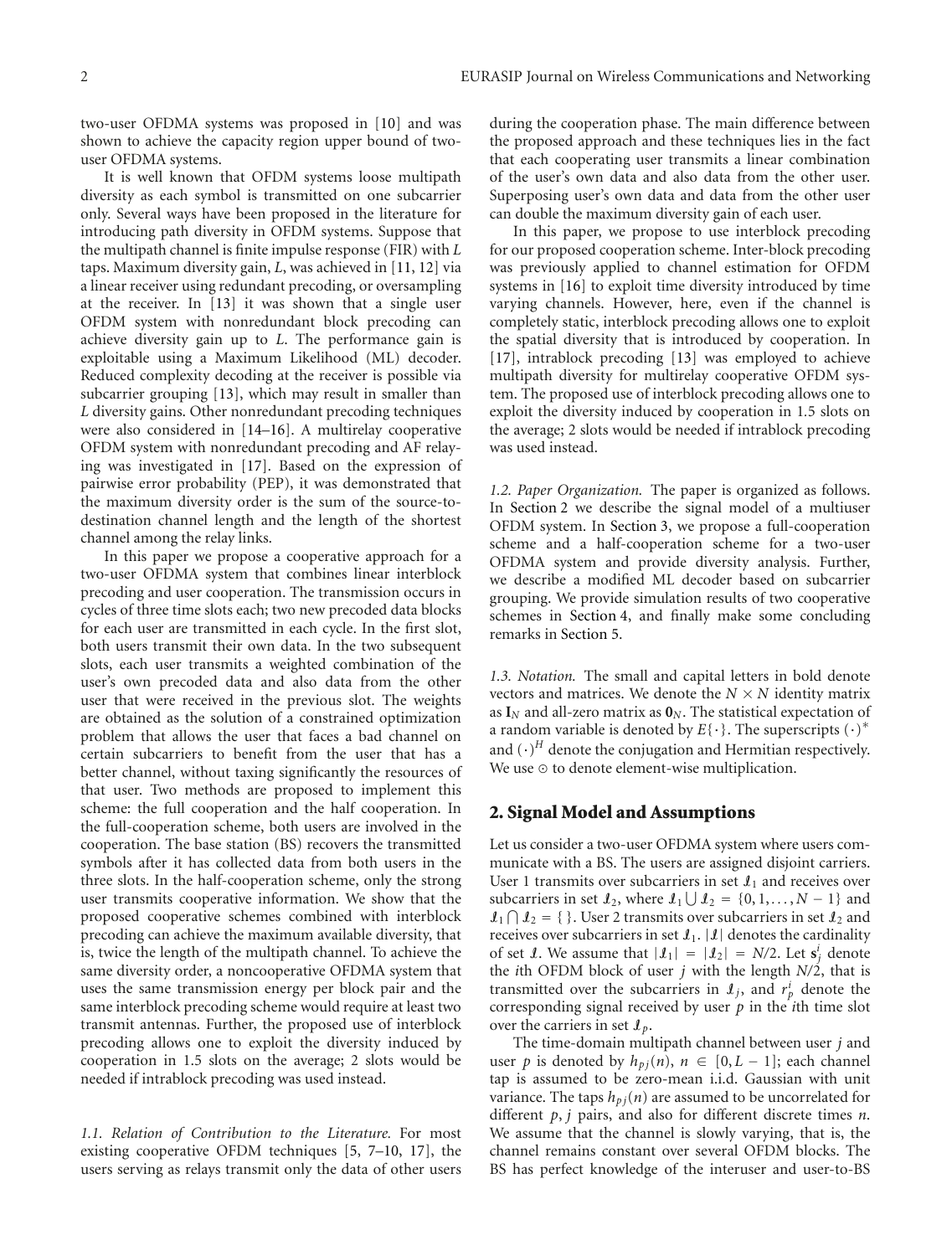channel. Let the frequency-domain channel be  $H_{pj}(k)$  =  $\sum_{n=0}^{L-1} h_{pj}(n) e^{-j(2\pi/N)kn}$ ,  $k \in [0, N-1]$ . Then the received signal by user *p* from user *j* in the *i*th slot is given by

$$
\mathbf{r}_p^i = \mathbf{H}_{pj} \mathbf{s}_j^i + \mathbf{n}_{pj}^i,\tag{1}
$$

where

$$
\mathbf{H}_{pj} = \text{diag}\big\{ \Big[ H_{pj} \big( \mathbf{I}_j(1) \big), \ldots, H_{pj} \big( \mathbf{I}_j \big( \big| \mathbf{I}_j \big| \big) \big) \Big] \big\} \qquad (2)
$$

with  $I_j(k)$  denoting the *k*th element of the set  $I_j$  according to some predefined ordering;  $\mathbf{n}_{pj}^i$  denotes noise at user  $p$ during the transmission of the *i*th block from user *j* with the variance of its entries being  $\sigma_{pj}^i$ . We assume that the noise is circularly complex Gaussian with zero mean, temporally and spatially white, that is,

$$
E\left\{\mathbf{n}_{pj}^{i}\left(\mathbf{n}_{p'j'}^{i'}\right)^{H}\right\} = \begin{cases} \sigma_{pj}^{i}\mathbf{I}_{N/2}, & i = i', \ p = p', \ j = j', \\ \mathbf{0}_{N/2}, & \text{otherwise.} \end{cases}
$$
 (3)

For simplicity we assume that for the noise variance it holds:  $(\sigma_{pj}^i)^2 = (\sigma_{pj}^{i+1})^2 = \sigma_{pj}^2$ .

The signal-to-noise ratio (SNR) throughout this paper is defined as the ratio of the power of transmitted signal to the power of additive noise as

$$
SNR_{pj}^{i} = \frac{E\left\{ \left( \mathbf{s}_{j}^{i} \right)^{H} \mathbf{s}_{j}^{i} \right\}}{E\left\{ \left( \mathbf{n}_{pj}^{i} \right)^{H} \mathbf{n}_{pj}^{i} \right\}}.
$$
 (4)

It is well known that a good interuser channel is a prerequisite for cooperation. In a multiuser system, the partners are selected to have a good channel between them. Therefore, throughout this paper we assume that the interuser channels are sufficiently good.

We will next discuss a scenario where both users transmit and receive simultaneously using the same antenna, that is, in full duplex mode. Since there could be practical difficulties in such scenario, we will later discuss an approach where time division multiplexing is used to achieve full duplex operation. As that approach does not change the following analysis nor the conclusions drawn in this paper, for simplicity, we continue to present our methods assuming full duplex operation.

#### **3. The Precoded Cooperation Scheme**

First, the users perform *interblock precoding* on pairs of successive data blocks before they enter the OFDM system. As it will be shown in a subsequent subsection, the purpose of the precoding is to exploit the multipath diversity and spatial diversity that is introduced by the cooperative retransmissions.

Let us express  $W_j$  be the unitary precoding matrix for user *j* as

$$
\mathbf{W}_{j} = \begin{bmatrix} \mathbf{W}_{j1} \\ \mathbf{W}_{j2} \end{bmatrix},
$$
 (5)

where  $W_{i1}$  ( $N/2 \times N$ ) contains the first half of the rows of  $W_i$ while  $W_{i2}$  ( $N/2 \times N$ ) contains the other half. On denoting the uncoded blocks of user *j* by  $\mathbf{d}_j = [(\mathbf{d}_j^i)^T, (\mathbf{d}_j^{i+1})^T]^T$ , the precoded blocks are

$$
\mathbf{s}_{j}^{i} = \mathbf{W}_{j1}\mathbf{d}_{j}, \quad \mathbf{s}_{j}^{i+1} = \mathbf{W}_{j2}\mathbf{d}_{j}, \quad j = 1, 2.
$$
 (6)

Second, each user transmits two precoded data blocks in a cycle of 3 slots. Two cooperative transmission schemes are considered for a three-slot cycle, namely, the full-cooperation scheme and the half-cooperation scheme.

*3.1. The Full-Cooperation Scheme.* In this scheme, the two users superimpose their own data to the data received from the other user. Two blocks from each user, that is,  $s_1^i$  and  $\mathbf{s}_1^{i+1}$ ,  $i = 1, 2$  are transmitted and recovered in three time slots as follows.

*Slot i*. Both users transmit their own data,  $s_1^i$  and  $s_2^i$ , respectively. These are received as  $H_{21}s_1^i + n_{21}^i$  and  $H_{12}s_2^i +$  $n_{12}^i$ , respectively, by the other user.

*Slot*  $i + 1$ *.* The users transmit a weighted combination of their own data  $\mathbf{s}_1^{i+1}$  ( $\mathbf{s}_2^{i+1}$ ) and the signal that they received during the previous slot after it has been scaled by *α* (*β*) and mapped from the incoming carriers to outgoing carriers. The amount of power allocated for cooperation by users 1 and 2 is proportional to  $\alpha^2$  and  $\beta^2$ , respectively. The selection of those weights is formulated as an optimization problem in Section 3.5. The transmitted signals of both users, that is,  $t_1^{i+1}$ and  $\mathbf{t}_{2}^{i+1}$  are given by

$$
\mathbf{t}_{1}^{i+1} = \mathbf{s}_{1}^{i+1} + \alpha \Big( \mathbf{H}_{12} \mathbf{s}_{2}^{i} + \mathbf{n}_{12}^{i} \Big),
$$
  
\n
$$
\mathbf{t}_{2}^{i+1} = \mathbf{s}_{2}^{i+1} + \beta \Big( \mathbf{H}_{21} \mathbf{s}_{1}^{i} + \mathbf{n}_{21}^{i} \Big).
$$
\n(7)

*Slot*  $i + 2$ . Both users again transmit  $\mathbf{R}'_1 \mathbf{s}^i_1$  and  $\mathbf{R}'_2 \mathbf{s}^i_2$  as their own data, plus the signal that they received during slot *i* + 1. Note that there is a component of  $s_1^i$  ( $s_2^i$ ) in the received signals by users 1 (2). In order to eliminate that component, the precoding for that block is modified as

$$
\mathbf{R}'_1 = \mathbf{R}'_2 = \mathbf{I}_{N/2} - \alpha \beta \mathbf{H}_{12} \mathbf{H}_{21},
$$
 (8)

 $\alpha\beta$ **H**<sub>12</sub>**H**<sub>21</sub> can be obtained at each user by correlating the signal that was received in the  $(i + 1)$ th slot with the signal that was transmitted in the *i*th time slot. Therefore, the transmitted signals  $\mathbf{t}_{1}^{i+2}$  and  $\mathbf{t}_{2}^{i+2}$  can be expressed as

$$
\mathbf{t}_{1}^{i+2} = \mathbf{s}_{1}^{i} + \alpha \mathbf{H}_{12} \mathbf{s}_{2}^{i+1} + \alpha \beta \mathbf{H}_{12} \mathbf{n}_{21}^{i} + \alpha \mathbf{n}_{12}^{i+1}, \n\mathbf{t}_{2}^{i+2} = \mathbf{s}_{2}^{i} + \beta \mathbf{H}_{21} \mathbf{s}_{1}^{i+1} + \alpha \beta \mathbf{H}_{21} \mathbf{n}_{12}^{i} + \beta \mathbf{n}_{21}^{i+1}.
$$
\n(9)

In the  $(i + 3)$ th slot, the cycle is repeated with two new data blocks. Table 2 shows the transmit signals of each user during three slots.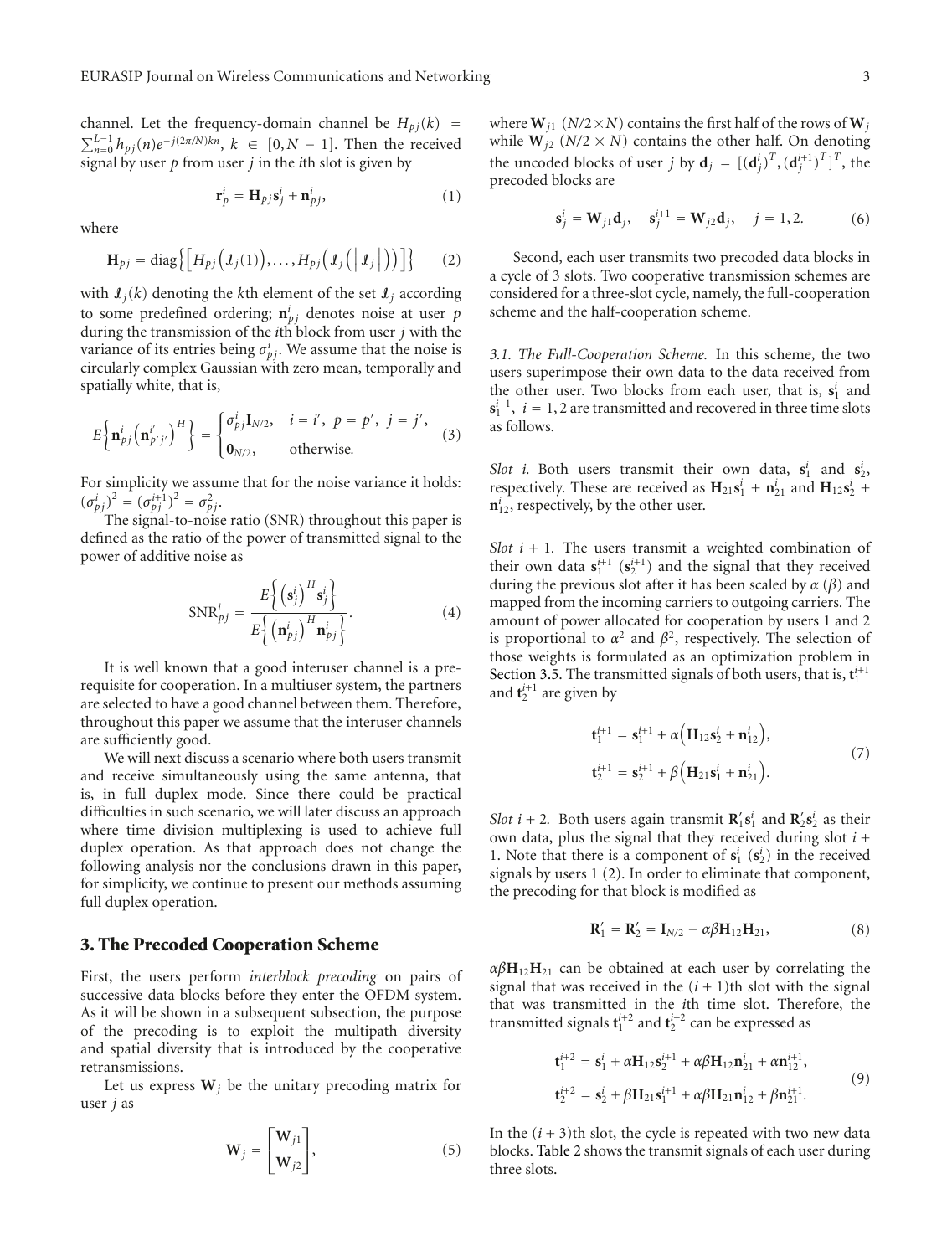The signals received at the BS during slots  $i$ ,  $i + 1$ ,  $i + 2$ over  $\mathcal{I}_1$  are:

$$
\mathbf{y}_1^i = \mathbf{H}_{01} \mathbf{s}_1^i + \mathbf{n}_{01}^i, \tag{10}
$$

$$
\mathbf{y}_{1}^{i+1} = \mathbf{H}_{01} \mathbf{s}_{1}^{i+1} + \alpha \mathbf{H}_{01} \mathbf{H}_{12} \mathbf{s}_{2}^{i} + \alpha \mathbf{H}_{01} \mathbf{n}_{12}^{i} + \mathbf{n}_{01}^{i+1}, \qquad (11)
$$

$$
\mathbf{y}_{1}^{i+2} = \mathbf{H}_{01}\mathbf{s}_{1}^{i} + \alpha \mathbf{H}_{01}\mathbf{H}_{12}\mathbf{s}_{2}^{i+1} + \alpha \beta \mathbf{H}_{01}\mathbf{H}_{12}\mathbf{n}_{21}^{i},
$$
\n(12)

$$
+\alpha\mathbf{H}_{01}\mathbf{n}_{12}^{i+1}+\mathbf{n}_{01}^{i+2}.
$$

Similarly, the received signals over carriers in  $\mathcal{L}_2$  during slots  $i, i + 1, i + 2$  are:

$$
y_2^i = H_{02} s_2^i + n_{02}^i, \tag{13}
$$

$$
\mathbf{y}_{2}^{i+1} = \mathbf{H}_{02} \mathbf{s}_{2}^{i+1} + \beta \mathbf{H}_{02} \mathbf{H}_{21} \mathbf{s}_{1}^{i} + \beta \mathbf{H}_{02} \mathbf{n}_{21}^{i} + \mathbf{n}_{02}^{i+1}, \qquad (14)
$$

$$
\mathbf{y}_{2}^{i+2} = \mathbf{H}_{02}\mathbf{s}_{2}^{i} + \beta\mathbf{H}_{02}\mathbf{H}_{21}\mathbf{s}_{1}^{i+1} + \alpha\beta\mathbf{H}_{02}\mathbf{H}_{21}\mathbf{n}_{12}^{i}
$$
\n(15)

$$
+\beta {\bf H}_{02}{\bf n}_{21}^{i+1}+{\bf n}_{02}^{i+2}.
$$

Based on (10), (12), and (14), let us form the matrix equation:

$$
\mathbf{y}_1 = \begin{bmatrix} \mathbf{y}_1^i \\ \mathbf{y}_1^{i+2} \\ \mathbf{y}_2^{i+1} \end{bmatrix} = \mathbf{H}_1 \begin{bmatrix} \mathbf{s}_1^i \\ \mathbf{s}_2^{i+1} \end{bmatrix} + \mathbf{n}_1,
$$
 (16)

where

$$
\mathbf{H}_{1} = \begin{bmatrix} \mathbf{H}_{01} & \mathbf{0}_{N/2} \\ \mathbf{H}_{01} & \alpha \mathbf{H}_{01} \mathbf{H}_{12} \\ \beta \mathbf{H}_{02} \mathbf{H}_{21} & \mathbf{H}_{02} \end{bmatrix},
$$
\n
$$
\mathbf{n}_{1} = \begin{bmatrix} \mathbf{n}_{01}^{i} \\ \alpha \beta \mathbf{H}_{01} \mathbf{H}_{12} \mathbf{n}_{21}^{i} + \alpha \mathbf{H}_{01} \mathbf{n}_{12}^{i+1} + \mathbf{n}_{01}^{i+2} \\ \beta \mathbf{H}_{02} \mathbf{n}_{21}^{i} + \mathbf{n}_{02}^{i+1} \end{bmatrix}.
$$
\n(17)

Similarly, based on (13), (15), and (11), let us form the matrix equation:

$$
\mathbf{y}_2 = \begin{bmatrix} \mathbf{y}_2^i \\ \mathbf{y}_2^{i+2} \\ \mathbf{y}_1^{i+1} \end{bmatrix} = \mathbf{H}_2 \begin{bmatrix} \mathbf{s}_2^i \\ \mathbf{s}_1^{i+1} \end{bmatrix} + \mathbf{n}_2, \tag{18}
$$

where

$$
\mathbf{H}_{2} = \begin{bmatrix} \mathbf{H}_{02} & \mathbf{0}_{N/2} \\ \mathbf{H}_{02} & \beta \mathbf{H}_{02} \mathbf{H}_{21} \\ \alpha \mathbf{H}_{01} \mathbf{H}_{12} & \mathbf{H}_{01} \end{bmatrix},
$$
\n
$$
\mathbf{n}_{2} = \begin{bmatrix} \mathbf{n}_{02}^{i} \\ \alpha \beta \mathbf{H}_{02} \mathbf{H}_{21} \mathbf{n}_{12}^{i} + \beta \mathbf{H}_{02} \mathbf{n}_{21}^{i+1} + \mathbf{n}_{02}^{i+2} \\ \alpha \mathbf{H}_{01} \mathbf{n}_{12}^{i} + \mathbf{n}_{01}^{i+1} \end{bmatrix}.
$$
\n(19)

By observing (16) and (18), and keeping in mind that  $\mathbf{s}_j^i$  and  $\mathbf{s}_j^{i+1}$  are functions of both  $\mathbf{d}_j^i$  and  $\mathbf{d}_j^{i+1}$ ,  $j = 1, 2$ ,

one can see that cooperation has effectively created two transmission paths for the information blocks. This effect is analogous to employing two transmitters. We should note that interblock precoding was used in [16] to exploit time diversity introduced by time varying channels. Here, even if the channel is completely static, interblock precoding allows us to exploit spatial diversity introduced by cooperation. The proposed scheme with interblock precoding requires on the average 1.5 slots for each data block to achieve the double diversity induced by cooperation. Without interblock precoding, two slots would be required.

Combining (16) and (18), the following MIMO problem can be formulated at the receiver:

$$
\mathbf{y} = \begin{bmatrix} \mathbf{y}_1 \\ \mathbf{y}_2 \end{bmatrix} = \mathbf{H}\mathbf{d} + \mathbf{n},\tag{20}
$$

where

$$
\mathbf{H} = \begin{bmatrix} \mathbf{H}_1 \begin{bmatrix} \mathbf{W}_{11} & \mathbf{0} \\ \mathbf{0} & \mathbf{W}_{22} \end{bmatrix} \\ \mathbf{H}_2 \begin{bmatrix} \mathbf{0} & \mathbf{W}_{21} \\ \mathbf{W}_{12} & \mathbf{0} \end{bmatrix} \end{bmatrix}
$$
\n
$$
\mathbf{d} = \begin{bmatrix} \mathbf{d}_1 \\ \mathbf{d}_2 \end{bmatrix} = \begin{bmatrix} \mathbf{d}_1^i \\ \mathbf{d}_2^i \\ \mathbf{d}_2^i \end{bmatrix}, \qquad \mathbf{n} = \begin{bmatrix} \mathbf{n}_1 \\ \mathbf{n}_2 \end{bmatrix}.
$$
\n(21)

Assuming knowledge of **H**, recovery of **d** based on **y** is discussed in Section 3.4.

 $d_2^{i+1}$ 

*3.1.1. Transmission Energy Adjustment.* Let  $\tilde{\sigma}_i^2, \sigma_i^2$  be the power of one data block transmitted by user *i* without and power of one data block transmitted by user *i* without and with cooperation, respectively. For simplicity let us take  $\tilde{\sigma}_1$  =  $\tilde{\sigma}_2$  =  $\tilde{\sigma}$  and  $\sigma_1$  =  $\sigma_2$  =  $\sigma$ . In the cooperative OFDM scheme, the transmission of  $s_j^i$  and  $s_j^{i+1}$  requires three slots, as opposed to the two slots required in the no-cooperation scheme. To maintain the energy used by the two schemes for the transmission of a block pair at the same level, we need to adjust the transmission power. In the noncooperative case, the transmission of 2 blocks requires energy equal to  $P_{\text{noco}} = 2\tilde{\sigma}_1^2 |\mathcal{I}_1| + 2\tilde{\sigma}_2^2 |\mathcal{I}_2| = 2\tilde{\sigma}^2 N$ . Under cooperation, the energy spent by user 1 and user 2 to transmit 3 blocks is

$$
\Gamma_1 = 3\sigma^2 |\mathbf{I}_1| + 2\alpha^2 \left( \text{trace} \left( |\mathbf{H}_{12}|^2 \right) \sigma^2 + \sigma_{12}^2 |\mathbf{I}_1| \right) \n+ \alpha^2 \beta^2 \sigma_{21}^2 \text{trace} \left( |\mathbf{H}_{12}|^2 \right), \n\Gamma_2 = 3\sigma^2 |\mathbf{I}_2| + 2\beta^2 \left( \text{trace} \left( |\mathbf{H}_{21}|^2 \right) \sigma^2 + \sigma_{21}^2 |\mathbf{I}_2| \right) \n+ \alpha^2 \beta^2 \sigma_{12}^2 \text{trace} \left( |\mathbf{H}_{21}|^2 \right).
$$
\n(22)

To ensure that the energy spent is the same in cooperative and noncooperative cases it should hold:  $P_{\text{noco}} = \Gamma_1 + \Gamma_2$ .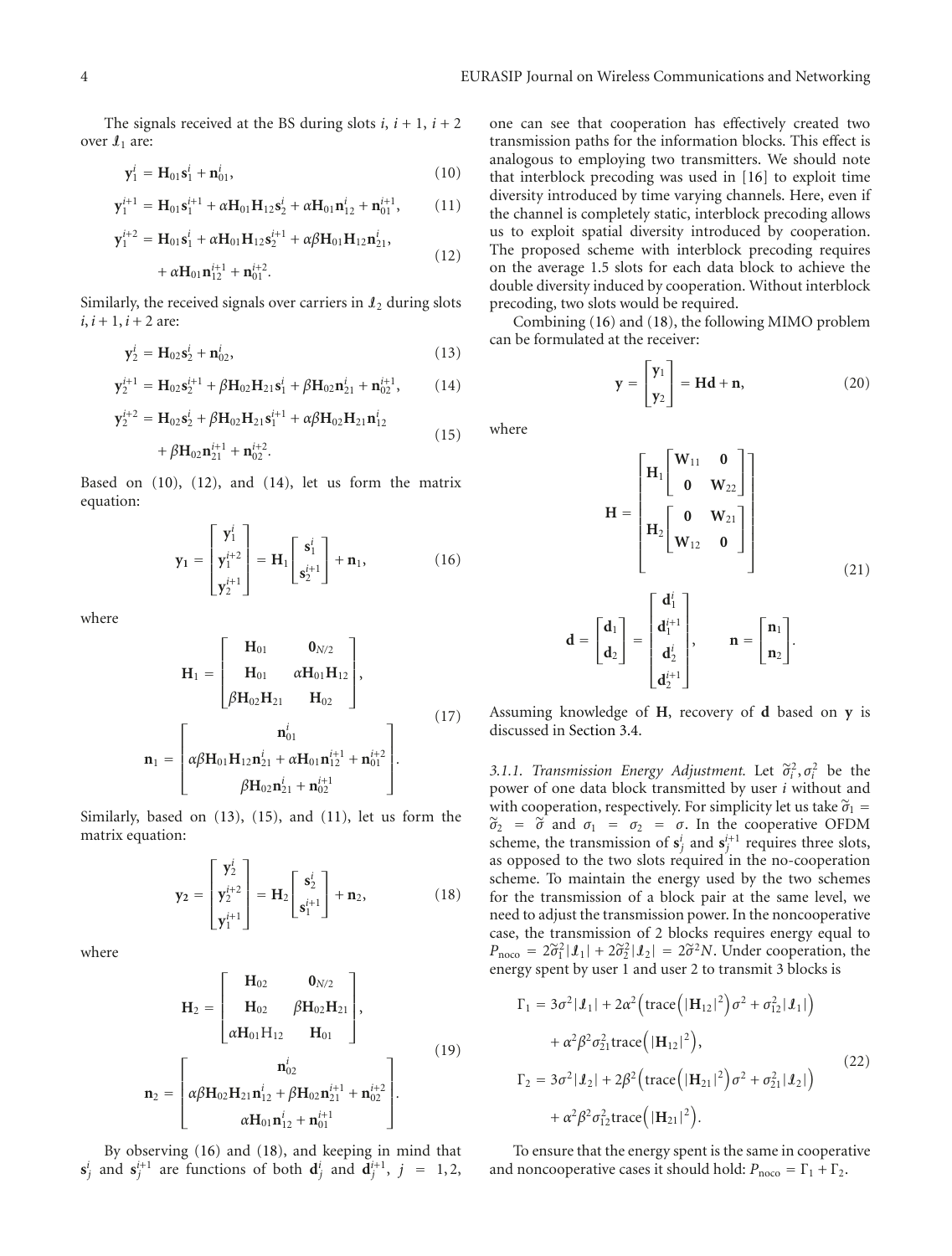Since the channel taps are assumed to be zero-mean unit-variance Gaussian random variables, the magnitudes |*Hij*(*k*)| are i.i.d. Rayleigh distributed, that is, |*Hij*(*k*)| ∼ *Rayleigh*(1/2). Let  $\overline{\sigma^2}$  be the average  $\sigma^2$  over the interuser channel coefficients. It holds

$$
4\tilde{\sigma}^2 = \overline{\sigma}^2 (6 + 2\alpha^2 + 2\beta^2) + 2\alpha^2 \sigma_{12}^2 + 2\beta^2 \sigma_{21}^2 + \alpha^2 \beta^2 (\sigma_{21}^2 + \sigma_{12}^2)
$$
  

$$
\implies \overline{\sigma}^2 = \frac{4\tilde{\sigma}^2 - 2\alpha^2 \sigma_{12}^2 - 2\beta^2 \sigma_{21}^2 - \alpha^2 \beta^2 (\sigma_{21}^2 + \sigma_{12}^2)}{6 + 2\alpha^2 + 2\beta^2}.
$$
(23)

When  $\sigma_{21}, \sigma_{12}$  are sufficiently small (23) can be approximated as  $\overline{\sigma}^2 \approx 2\tilde{\sigma}^2/(3 + \alpha^2 + \beta^2)$ .

*3.1.2. Diversity Analysis.* It is shown in [13] that for a single user OFDM system, the maximum diversity gain achievable with one transmit antenna is equal to the number of independent fading paths of the channel. Diversity is related to the bit error rate performance [18] and is usually increased by adding more transmitters and receivers. In this section, we follow a similar procedure as in [13] to study the diversity gain achieved by (20) and show that (20) achieves the full spatial diversity available, that is, 2*L* without adding more transmitters.

The probability of **d** being detected when **d** is transmitted is

$$
P\Big(\mathbf{d}\longrightarrow \widehat{\mathbf{d}}\mid\mathbf{H}_{01},\mathbf{H}_{02},\mathbf{H}_{12},\mathbf{H}_{21}\Big)\leq \exp\Biggl(-\frac{d^2\bigl(\mathbf{y},\widehat{\mathbf{y}}\bigr)}{4\sigma_n^2}\Biggr),\quad (24)
$$

where  $d^2(y, y) = ||y - \hat{y}||^2$ ,  $y = \mathbf{R}_n^{-1/2} \mathbf{H} \mathbf{d}$ ,  $\hat{y} = \mathbf{R}_n^{-1/2} \mathbf{H} \hat{\mathbf{d}}$  and  $\sigma^2$  is the noise variance. Then we have  $\sigma_n^2$  is the noise variance. Then we have

$$
d^{2}(\mathbf{y}, \hat{\mathbf{y}}) = ||\mathbf{y} - \hat{\mathbf{y}}||^{2} = \left\| \mathbf{R}_{n}^{-1/2} \mathbf{H}[\mathbf{e}_{1}^{T}, \mathbf{e}_{2}^{T}]^{T} \right\|^{2}
$$

$$
= \left[ \tilde{\mathbf{e}}_{1}^{H} \mathbf{H}_{1}^{H}, \tilde{\mathbf{e}}_{2}^{H} \mathbf{H}_{2}^{H} \right] \mathbf{R}_{n}^{-1} \left[ \begin{array}{c} \mathbf{H}_{1} \tilde{\mathbf{e}}_{1} \\ \mathbf{H}_{2} \tilde{\mathbf{e}}_{2} \end{array} \right], \tag{25}
$$

where  $\mathbf{e}_i = \hat{\mathbf{d}}_i - \mathbf{d}_i$  and

$$
\widetilde{\mathbf{e}}_1 = \begin{bmatrix} \mathbf{W}_{11} \mathbf{e}_1 \\ \mathbf{W}_{22} \mathbf{e}_2 \end{bmatrix}, \qquad \widetilde{\mathbf{e}}_2 = \begin{bmatrix} \mathbf{W}_{21} \mathbf{e}_2 \\ \mathbf{W}_{12} \mathbf{e}_1 \end{bmatrix}. \tag{26}
$$

Let us define

$$
\mathbf{h} = [h_{01}(0), \dots, h_{01}(L-1), h_{02}(0), \dots, h_{02}(L-1)]^{T},
$$
  

$$
\mathbf{R}_{h} = E\{\mathbf{h}\mathbf{h}^{H}\}, \qquad \widetilde{\mathbf{h}} = \mathbf{R}_{h}^{-1/2}\mathbf{h}
$$
 (27)

and partition  $\tilde{\mathbf{e}}_i$  into two  $(N/2) \times 1$  vectors  $\tilde{\mathbf{e}}_{i1}$  and  $\tilde{\mathbf{e}}_{i2}$ . Then, (25) can be further rewritten as

$$
d^{2}(\mathbf{y}, \hat{\mathbf{y}}) = \widetilde{\mathbf{h}}^{H} \underbrace{\mathbf{R}_{h}^{1/2} \mathbf{G} \mathbf{R}_{h}^{1/2} \widetilde{\mathbf{h}}}_{\widetilde{\mathbf{G}}} = \widetilde{\mathbf{h}}^{H} \widetilde{\mathbf{G}} \widetilde{\mathbf{h}},
$$
\n(28)

where

$$
G = \begin{bmatrix} F_1^H & 0 \\ 0 & F_2^H \end{bmatrix} \begin{bmatrix} G_1^H G_2^H \end{bmatrix} R_n^{-1} \begin{bmatrix} G_1 \\ G_2 \end{bmatrix} \begin{bmatrix} F_1 & 0 \\ 0 & F_2 \end{bmatrix},
$$
  
\n
$$
G_1 = \begin{bmatrix} E_{11} & 0 \\ E_{11} + \alpha E_{12} H_{12} & 0 \\ 0 & \beta E_{11} H_{21} + E_{12} \end{bmatrix},
$$
  
\n
$$
G_2 = \begin{bmatrix} 0 & E_{21} \\ 0 & E_{21} + \beta E_{22} H_{21} \\ \alpha E_{21} H_{12} + E_{22} & 0 \end{bmatrix},
$$
  
\n
$$
E_{ij} = \text{diag} \{ \tilde{\mathbf{e}}_{ij} \},
$$

and  $\mathbf{F}_1$  and  $\mathbf{F}_2$  are submatrices of the *N*-point DFT matrix corresponding to  $\mathcal{I}_1$  and  $\mathcal{I}_2$ .

Because  $\mathbf{R}_n$  is generally invertible, it is reasonable to assume that **<sup>G</sup>** has full rank. Conditioned on the interuser channels  $H_{12}$  and  $H_{21}$ , the pairwise error probability is [19]

$$
P\left(\mathbf{d} \longrightarrow \hat{\mathbf{d}} \mid \mathbf{H}_{12}, \mathbf{H}_{21}\right) \leq \prod_{i=1}^{2L} \frac{1}{1 + \left(1/4\sigma_n^2\right)\lambda_i\left(\widetilde{\mathbf{G}}\right)},\qquad(30)
$$

where  $\lambda_i(\cdot)$  denotes the *i*th eigenvalue of a matrix in the decreasing order.

It can be seen that for high SNR the decay of the error probability is of the order of 2*L*. We should emphasize that interblock precoding is essential in achieving this diversity. Intuitively, using interblock precoding, the data within a block and between blocks can share all the available channels equally, and thus the receiver can obtain the maximum number of copies of those data. This can also been seen analytically as follows. Without interblock precoding, that is,  $W = I$ , the signal model in (20) becomes

$$
\mathbf{y} = \begin{bmatrix} \mathbf{y}_1 \\ \mathbf{y}_2 \end{bmatrix} = \begin{bmatrix} \mathbf{H}_1 \\ \mathbf{H}_2 \end{bmatrix} \begin{bmatrix} \mathbf{d}_1^i \\ \mathbf{d}_2^{i+1} \\ \mathbf{d}_2^i \\ \mathbf{d}_1^{i+1} \end{bmatrix} + \mathbf{n}.
$$
 (31)

Since both  $H_1$  and  $H_2$  can be partitioned into six (*N*/2)  $\times$ (*N/*2) diagonal matrices as seen in (17), (19), the ML decoding algorithm is performed on a pair of  $(d_1^i(k), d_2^{i+1}(k))$ and  $(d_2^i(k), d_1^{i+1}(k))$  per subcarrier:

$$
\mathbf{y}_{1}^{k} = \begin{bmatrix} y_{1}^{i}(k) \\ y_{1}^{i+2}(k) \\ y_{2}^{i+1}(k) \end{bmatrix} = \mathbf{H}_{1}^{k} \underbrace{\begin{bmatrix} d_{1}^{i}(k) \\ d_{2}^{i+1}(k) \end{bmatrix}}_{\epsilon_{1}^{k}} + \mathbf{n}_{1}^{k},
$$
\n
$$
\mathbf{y}_{2}^{k} = \begin{bmatrix} y_{2}^{i}(k) \\ y_{2}^{i+2}(k) \\ y_{1}^{i+1}(k) \end{bmatrix} = \mathbf{H}_{2}^{k} \underbrace{\begin{bmatrix} d_{2}^{i}(k) \\ d_{1}^{i+1}(k) \end{bmatrix}}_{\epsilon_{2}^{k}} + \mathbf{n}_{2}^{k},
$$
\n(32)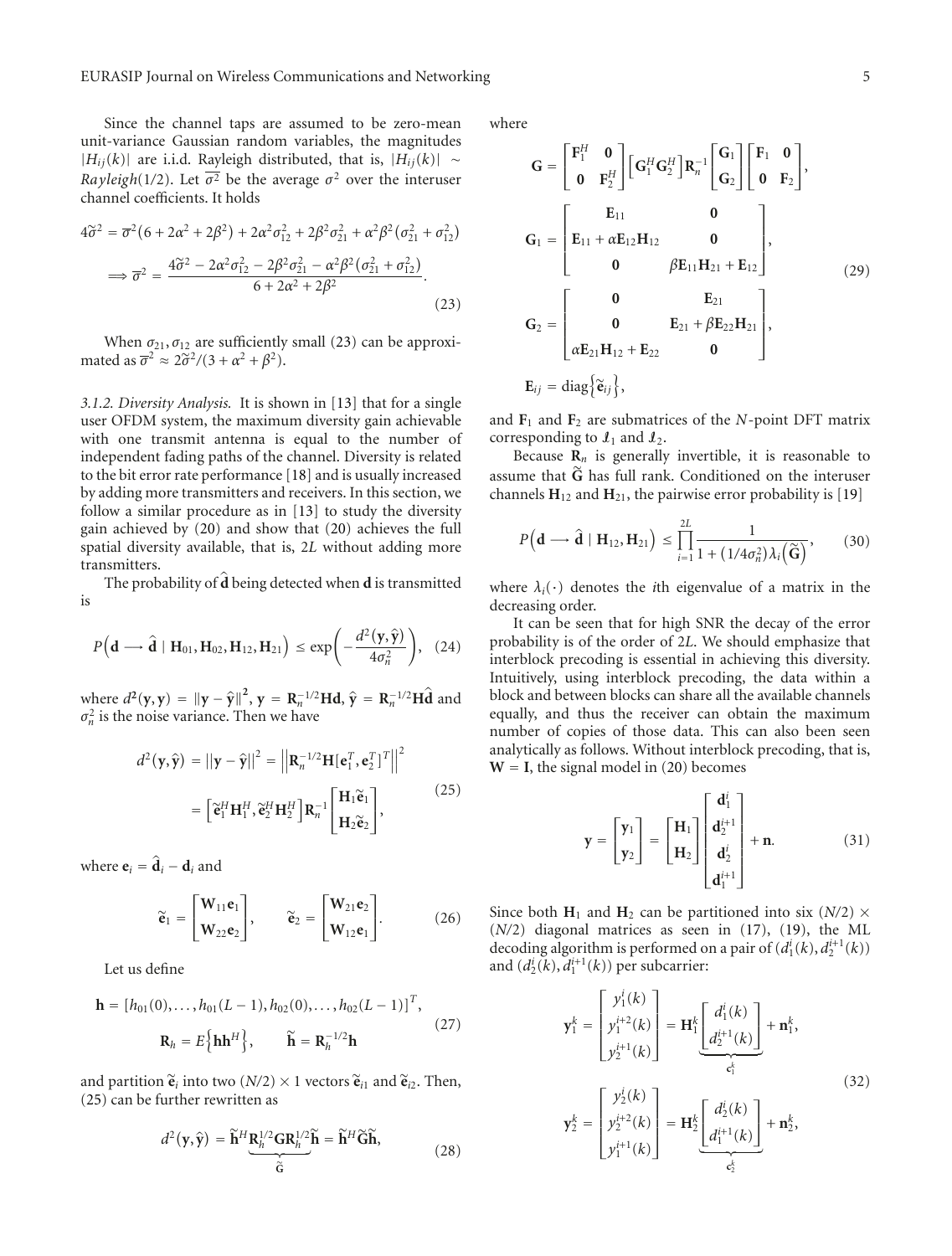where

$$
\mathbf{H}_{1}^{k} = \begin{bmatrix} H_{01}(k) & 0 \\ H_{01}(k) & \alpha H_{01}(k)H_{12}(k) \\ \beta H_{02}(k)H_{21}(k) & H_{02}(k) \end{bmatrix},
$$

$$
\mathbf{H}_{2}^{k} = \begin{bmatrix} H_{02}(k) & 0 \\ H_{02}(k) & \beta H_{02}(k)H_{21}(k) \\ \alpha H_{01}(k)H_{12}(k) & H_{01}(k) \end{bmatrix},
$$

$$
\mathbf{n}_{1}^{k} = \begin{bmatrix} n_{01}^{i}(k) \\ \alpha \beta H_{01}(k)H_{12}(k)n_{21}^{i}(k) + \mathfrak{A} \\ \beta H_{02}(k)n_{21}^{i}(k) + n_{02}^{i+1}(k) \end{bmatrix},
$$

$$
\mathbf{n}_{2}^{k} = \begin{bmatrix} n_{02}^{i}(k) \\ \alpha \beta H_{02}(k)H_{21}(k)n_{12}^{i}(k) + \mathfrak{B} \\ \alpha H_{01}(k)n_{12}^{i}(k) + n_{01}^{i+1}(k) \end{bmatrix},
$$
(33)

where  $\mathfrak A$  denotes  $\alpha H_{01}(k)n_{12}^{i+1}(k) + n_{01}^{i+2}(k)$  and  $\mathfrak B$  denotes  $\beta H_{02}(k)n_{21}^{i+1}(k) + n_{02}^{i+2}(k)$ . Repeating the diversity analysis as above, we get

$$
P\left(\mathbf{c}_j^k \longrightarrow \hat{\mathbf{c}}_j^k \mid H_{01}(k), H_{02}(k), H_{12}(k), H_{21}(k)\right)
$$
  

$$
\le \exp\left(-\frac{\left|\left|\mathbf{y}_j^k - \hat{\mathbf{y}}_j^k\right|\right|^2}{4\sigma_n^2}\right), \quad j = 1, 2. \tag{34}
$$

Similar to (28), we have

$$
\left\| \mathbf{y}_{j}^{k} - \hat{\mathbf{y}}_{j}^{k} \right\|^{2}
$$
\n
$$
= \left\| \left( \mathbf{R}_{j}^{k} \right)^{-1/2} \mathbf{H}_{j}^{k} (\underbrace{\hat{\mathbf{C}}_{j}^{k} - \mathbf{c}_{j}^{k}}_{\mathbf{c}_{j}^{k}}) \right\|^{2}
$$
\n
$$
= \widetilde{\mathbf{h}}^{H} \mathbf{R}_{h}^{1/2} \left[ \mathbf{f}_{k}^{*} \quad \mathbf{0} \atop \mathbf{0} \quad \mathbf{f}_{k}^{*} \right] \left( \mathbf{G}_{j}^{k} \right)^{H} \left( \mathbf{R}_{j}^{k} \right)^{-1} \mathbf{G}_{j}^{k} \underbrace{\left[ \mathbf{f}_{k}^{T} \quad \mathbf{0} \atop \mathbf{0} \quad \mathbf{f}_{k}^{T} \right]}_{\mathbf{F}_{k}} \mathbf{R}_{h}^{1/2} \widetilde{\mathbf{h}},
$$
\n(35)

where  $\mathbf{R}_j^k = E\{\mathbf{n}_j^k(\mathbf{n}_j^k)^H\},$ 

$$
\mathbf{G}_{1}^{k} = \begin{bmatrix} e_{1}^{k}(1) & 0 \\ e_{1}^{k}(1) + \alpha H_{12}(k)e_{1}^{k}(2) & 0 \\ 0 & \beta H_{21}(k)e_{1}^{k}(1) + e_{1}^{k}(2) \end{bmatrix},
$$

$$
\mathbf{G}_{2}^{k} = \begin{bmatrix} 0 & e_{2}^{k}(1) \\ 0 & e_{1}^{k}(1) + \beta H_{21}(k)e_{2}^{k}(2) \\ \alpha H_{12}(k)e_{2}^{k}(1) + e_{2}^{k}(2) & 0 \end{bmatrix}
$$
(36)

and **f***<sup>k</sup>* contains the first 2*L* entries of the column in the *N*point DFT matrix corresponding to the *k*th subcarrier in  $I_i$ . Since the rank of  $\mathbf{F}_k$  is two, the maximum rank of  $\mathbf{Z}_j^k$  is two. Thus, without interblock precoding, the maximum diversity gain that the cooperation scheme could achieve would be two.

To achieve the full diversity for both users we need *α*, *β* ≠ 0. If we choose  $α ≠ 0$ ,  $β = 0$  as an example, user 1 cannot achieve the maximum diversity 2*L*. However, if the channel of one user is very bad, this user should terminate cooperation to maintain its own signal power at a certain level, that is, set *α* or *β* to zero. Unlike pure transmit diversity, where we always have a good (wired) channel between the transmitters, cooperation can exhibit the same performance only when the interuser channel is good. In OFDM, where we have multiple carriers, some carriers will enjoy the full diversity gain by cooperation while some carriers will not.

*3.2. The Half-Cooperation Scheme.* In the full cooperation scheme, both users are involved in the cooperation. In order to keep the total energy consumed by the full-cooperation scheme equal to that of the no-cooperation scheme, we have to reduce the power assigned to each data block. Therefore, the maximum diversity gain is doubled at the price of SNR. It is expected that, at low SNR, the full-cooperation scheme will yield worse performance in terms of BER than the no-cooperation scheme. One might wonder whether the performance at low SNR can be improved by sacrificing diversity to some extent. Next, we investigate another scheme in which only the strongest of the two users cooperates. In particular, user 1 serves as a relay for user 2, while user 2 does not help user 1. Unlike the full-cooperation scheme, users send their information separately to the BS. Again, three slots are required for two users to transmit two blocks of data as follows.

*Slot i*. Both users transmit their own data  $s_1^i$  and  $s_2^i$ , respectively. User 1 receives  $H_{12}s_2^i + n_{12}^i$  from user 2.

*Slot*  $i + 1$ . Both users transmit their own data  $\mathbf{s}_1^{i+1}$  and  $\mathbf{s}_2^{i+1}$ , respectively. At the time of transmission, user 1 receives  $\mathbf{H}_{12}\mathbf{s}_{2}^{i+1} + \mathbf{n}_{12}^{i+1}$  from user 2.

*Slot*  $i + 2$ . User 2 terminates transmission. User 1 transmits the signal that he received in the previous two slots over  $\mathcal{I}_1$ and  $\mathfrak{c}_2$ .

In the  $(i + 3)$ th slot, the cycle is repeated with two new data blocks. Table 3 shows the transmit signals of each user during the three slots. The received signals at the BS containing user 1's data and user 2's data are, respectively, equal

$$
\mathbf{y}_1 = \begin{bmatrix} \mathbf{H}_{01} & \mathbf{0} \\ \mathbf{0} & \mathbf{H}_{01} \end{bmatrix} \mathbf{W}_1 \begin{bmatrix} \mathbf{d}_1^i \\ \mathbf{d}_1^{i+1} \end{bmatrix} + \begin{bmatrix} \mathbf{n}_{01}^i \\ \mathbf{n}_{01}^{i+1} \end{bmatrix},
$$
(37)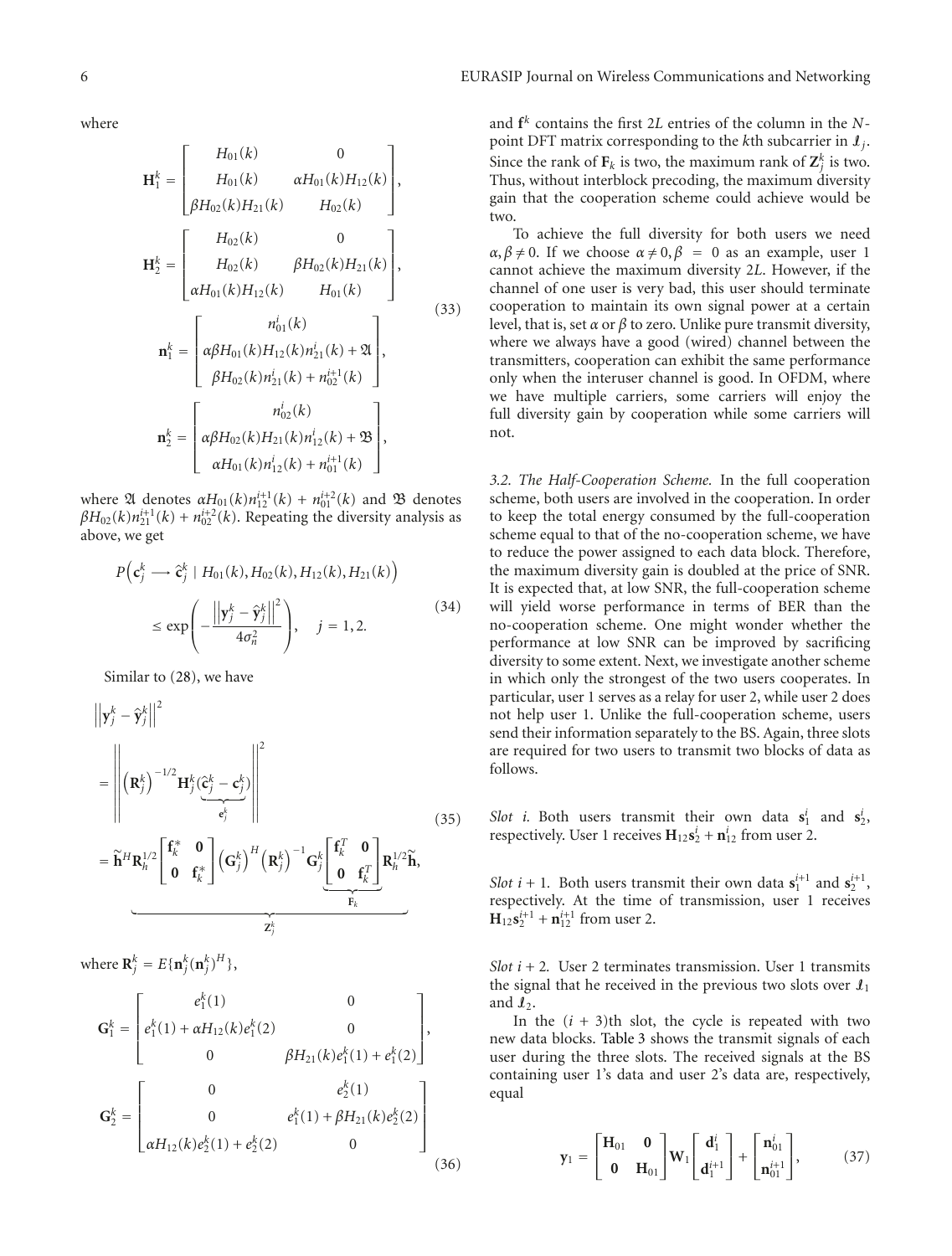$$
y_{2} = \begin{bmatrix} H_{02} & 0 \\ \alpha H_{01}H_{12} & 0 \\ 0 & H_{02} \\ 0 & \beta H_{01}H_{12} \end{bmatrix} W_{2} \begin{bmatrix} d_{2}^{i} \\ d_{2}^{i+1} \end{bmatrix} + \begin{bmatrix} \alpha H_{01}H_{12} + n_{01}^{i+2} \\ \alpha H_{01}H_{12} + n_{01}^{i+2} \\ n_{02}^{i+1} \\ \beta H_{01}H_{12} + \tilde{n}_{01}^{i+2} \end{bmatrix},
$$
\n(38)

where  $\tilde{\mathbf{n}}_{01}^{i+2}$  represents the addictive Gaussian noise on the user to BS channel for user 1 in the  $(i+2)$ <sup>th</sup> slot over the user-to-BS channel for user 1 in the  $(i + 2)$ th slot over  $\mathcal{I}_2$ .

*3.2.1. Transmission Energy Adjustment.* Under cooperation, the energy spent by user 1 and user 2 to transmit 3 blocks is:

$$
\Gamma_1 = 2\sigma^2 |\mathcal{I}_1| + (\alpha^2 + \beta^2) \left( \text{trace} \left( |\mathbf{H}_{12}|^2 \right) \sigma^2 + \sigma_{12}^2 |\mathcal{I}_2| \right),
$$

$$
\Gamma_2 = 2\sigma^2 |\mathcal{I}_2|.
$$
(39)

Similar to the full-cooperation scheme, the average signal power over the interuser channel coefficients  $\tilde{\sigma}^2$  is given by

$$
4\tilde{\sigma}^2 = \overline{\sigma}^2 (4 + \alpha^2 + \beta^2) + (\alpha^2 + \beta^2) \sigma_{12}^2
$$
  

$$
\implies \overline{\sigma}^2 = \frac{4\tilde{\sigma}^2 - (\alpha^2 + \beta^2) \sigma_{12}^2}{4 + \alpha^2 + \beta^2}.
$$
 (40)

When  $\sigma_{21}, \sigma_{12} \ll \sigma_{01}, \sigma_{02}, (40)$  can be approximated as  $\overline{\sigma}^2 \approx \tilde{\sigma}^2/(1 + (\alpha^2 + \beta^2)/4)$ . In the full-cooperation scheme,  $\overline{\sigma}^2 \approx 2\tilde{\sigma}^2/(3+\alpha^2+\beta^2) < \overline{\sigma}^2 \approx \tilde{\sigma}^2/(1+(\alpha^2+\beta^2)/4)$ . Therefore, the half-cooperation scheme can save more transmission power for each data block. It is expected that when SNR is relatively low, the half-cooperation scheme can yield better performance than the full-cooperation scheme.

*3.2.2. Diversity Analysis.* Similar to the scenarios discussed in [13], the maximum diversity gain of user 1 in (37) is *L*. From the analysis of Section 3.1.2, the maximum diversity gain of user 2 in (38) is 2*L*. This indicates that user 1 has to sacrifice its performances for the sake of user 2. On the other hand, the full-cooperation scheme is a win-win situation for both users when the SNR is relatively high.

Table 1 summarizes the maximum diversity gain of the full-cooperation scheme (FC), the full-cooperation scheme without precoding (FC-no precoding), the half-cooperation scheme (HC), the no-cooperation scheme with precoding (NC) and the no-cooperation scheme without precoding (NC-no precoding).

*3.3. Time Division Duplexing.* The cooperation scheme described above is strongly dependent on the users being able to both receive and transmit simultaneously. However, in a practical situation this might be difficult. Nevertheless it is possible to effectively achieve full duplex operation by time division duplexing.

In the original scheme both users transmit during the entire duration of time slot *i* (*N* symbols plus the cyclic prefix). However, we can allocate half a time slot for each user to the data vectors  $\mathbf{s}_1^i$  and  $\mathbf{s}_2^i$ . During time slot *i*, user 1 will first transmit *N/*2 data symbols plus the cyclic prefix. Next, user 2 will transmit his own *N/*2 data symbols plus the cyclic prefix. During each transmission, all the other users will be in receive mode. Therefore, there is no difference between this time division approach (half duplex) and the full duplex one, and the analysis and conclusions hold in this case too.

*3.4. Symbol Recovery.* The maximum diversity can be best exploited using ML decoding. In general, ML decoding has prohibitively high complexity especially when the number of subcarriers *N* is large. Here, following the main idea of [13], we implement ML by optimal subcarrier grouping. The set of all subcarriers is divided into *K* equally spaced groups. Each group contains  $J = N/K$  subcarriers. In order to achieve the maximum multipath diversity, it should hold that  $J \geq 2L$  (see Section 4 for diversity analysis). To reduce the complexity further, we let two users exchange their subcarriers to transmit data in the second slot, that is, in slot  $i + 1$ , user 1 transmits over  $\mathcal{L}_2$  and receives over  $\mathcal{L}_1$ , while user 2 transmits over  $\mathcal{L}_1$  and receives over  $\mathcal{L}_2$ . By this way, the minimum *J* can be reduced to *L* to achieve diversity of the order of 2*L*. For simplicity, we assume that  $K = N/L$  is an integer. The sets of subcarriers for two users  $\mathcal{L}_1$  and  $\mathcal{L}_2$  are divided into *K* groups, each group containing  $J = L$  equally spaced subcarriers. Let us define

$$
\mathbf{p}_{k} = \left[k, k+K, \dots, k+\left(\frac{L}{2}-1\right)K\right],
$$
\n
$$
\mathbf{y}_{j}^{i,k} = \left[\mathbf{y}_{j}^{i}(p_{k}(1)), \dots, \mathbf{y}_{j}^{i}\left(p_{k}\left(\frac{L}{2}\right)\right)\right]^{T},
$$
\n
$$
\mathbf{d}_{j}^{i,k} = \left[\mathbf{d}_{j}^{i}(p_{k}(1)), \dots, \mathbf{d}_{j}^{i}\left(p_{k}\left(\frac{L}{2}\right)\right)\right]^{T},
$$
\n
$$
\mathbf{n}_{pj}^{i,k} = \left[\mathbf{n}_{pj}^{i}(p_{k}(1)), \dots, \mathbf{n}_{pj}^{i}\left(p_{k}\left(\frac{L}{2}\right)\right)\right]^{T},
$$
\n
$$
\mathbf{H}_{pj}^{k} = \text{diag}\left\{\left[H_{pj}(L_{1}(p_{k}(1))), \dots, H_{pj}\left(\mathbf{I}_{1}\left(p_{k}\left(\frac{L}{2}\right)\right)\right)\right]\right\},
$$
\n
$$
\mathbf{H}_{pj}^{k'} = \text{diag}\left\{\left[H_{pj}(L_{2}(p_{k}(1))), \dots, H_{pj}\left(\mathbf{I}_{2}\left(p_{k}\left(\frac{L}{2}\right)\right)\right)\right]\right\},
$$
\n
$$
k = 1, 2, \dots, K,
$$
\n(41)

 $H'$ <sub>k</sub>

where  $p_k$  denotes the subcarrier pattern for the *k*th group;  $\mathbf{d}^{i,k}_j$  represents the transmitted signal of the *j*th user in the *i*th slot over the *k*<sup>th</sup> group of subcarriers;  $y_j^{i,k}$  denotes the received signal at BS in the *i*th slot over the *k*th group of subcarriers in  $I_j$ ;  $\mathbf{n}_{p}^{i,k}$  denotes the noise at user *p* over the *k*th group of subcarriers during the transmission of the data block from user *j* in the *i*th slot (The 0th user represents the BS);  $\mathbf{H}_{pj}^{k}$  and  $\mathbf{H}_{pj}^{k'}$  are the fading coefficients of the channel from the *j*th user to the *p*th user over the *k*th group of subcarriers in  $\mathcal{I}_1$  and  $\mathcal{I}_2$ , respectively. If we take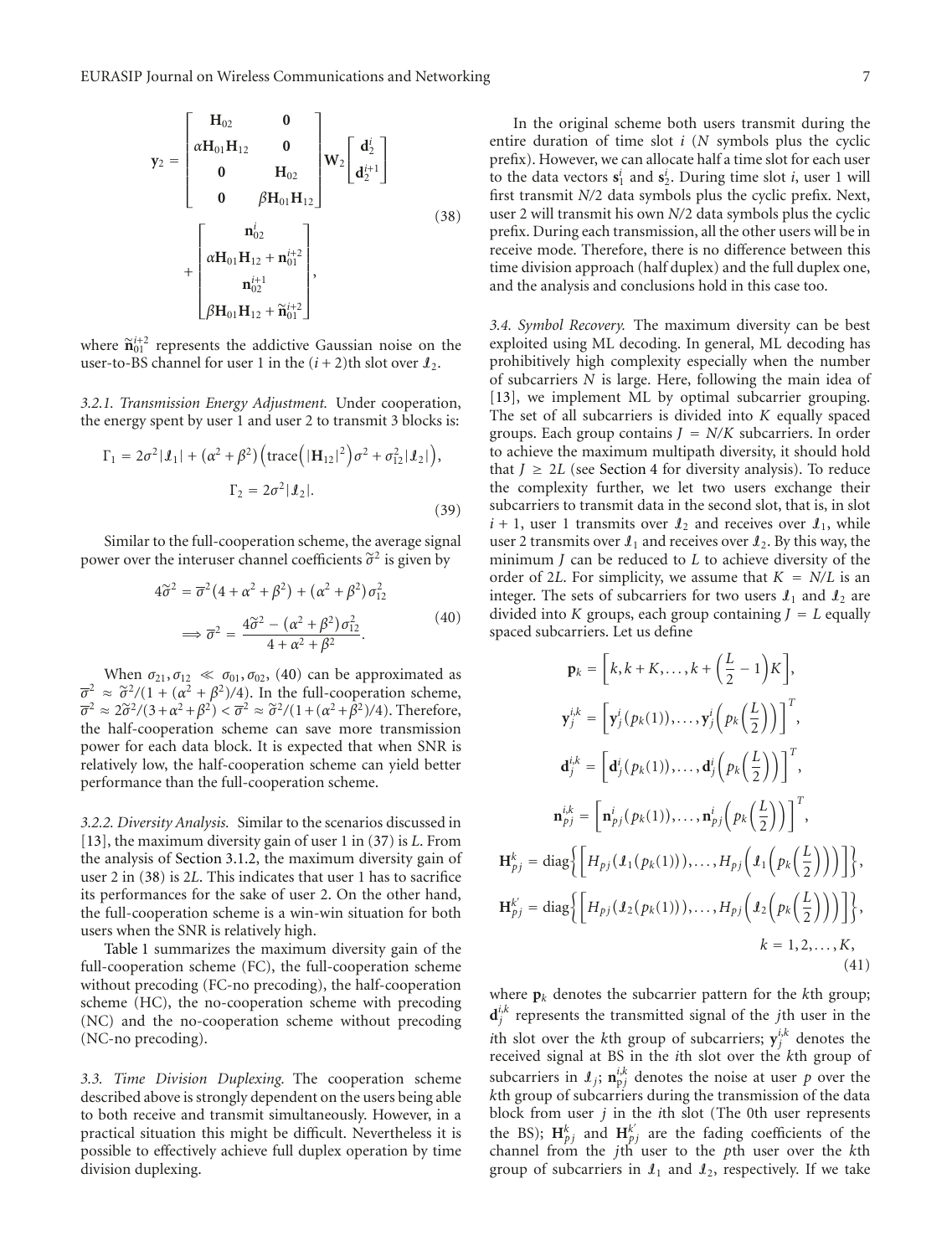TABLE 1: Maximum diversity gain for the various schemes.

|                                  | FC-no precoding |  | NC-no precoding |
|----------------------------------|-----------------|--|-----------------|
| Maximum diversity gain of user 1 |                 |  |                 |
| Maximum diversity gain of user 2 |                 |  |                 |

TABLE 2: Transmitted signal for the full-cooperation scheme.

|            | User 1                                                                                                                     | User 2                                                                                                                   |  |
|------------|----------------------------------------------------------------------------------------------------------------------------|--------------------------------------------------------------------------------------------------------------------------|--|
| Slot $i$   | $S_1'$                                                                                                                     | $S^{\prime}_{2}$                                                                                                         |  |
| Slot $i+1$ | $s_1^{i+1} + \alpha (H_{12} s_2^i + n_{12}^i)$                                                                             | ${\bf s}_2^{i+1} + \beta({\bf H}_{21}{\bf s}_1^i + {\bf n}_{21}^i)$                                                      |  |
| Slot $i+2$ | ${\bf s}_1^i + \alpha {\bf H}_{12} {\bf s}_2^{i+1} + \alpha \beta {\bf H}_{12} {\bf n}_{21}^i + \alpha {\bf n}_{12}^{i+1}$ | ${\bf s}_2^i + \beta {\bf H}_{21} {\bf s}_1^{i+1} + \alpha \beta {\bf H}_{21} {\bf n}_{12}^i + \beta {\bf n}_{21}^{i+1}$ |  |

TABLE 3: Transmit Signal for the half-cooperation scheme.

|               | User 1                           | User 2                                                              |
|---------------|----------------------------------|---------------------------------------------------------------------|
| Slot <i>i</i> | $S_1^l$                          | $S^1_2$                                                             |
| Slot $i+1$    | $s^{i+1}$                        | $s^{i+1}$                                                           |
|               | User 1                           | User 1                                                              |
| Slot $i+2$    | $\alpha(H_{12}s_2^i + n_{12}^i)$ | $\beta(\mathbf{H}_{12} \mathbf{s}_2^{i+1} + \mathbf{n}_{12}^{i+1})$ |

the full-cooperation scheme as an example, the model for the received signal by grouping subcarriers can be reduced to

$$
\mathbf{y}_{k} = \begin{bmatrix} \mathbf{y}_{1}^{i,k} \\ \mathbf{y}_{1}^{i+2,k} \\ \mathbf{y}_{2}^{i+1,k} \\ \mathbf{y}_{2}^{i+2,k} \\ \mathbf{y}_{2}^{i+2,k} \\ \mathbf{y}_{1}^{i+3,k} \end{bmatrix} = \begin{bmatrix} \mathbf{H}_{01}^{k} & \mathbf{0} \\ \mathbf{H}_{01}^{k} & \alpha \mathbf{H}_{01}^{k} \mathbf{H}_{12}^{k} \\ \beta \mathbf{H}_{02}^{k} \mathbf{H}_{21}^{k} & \mathbf{H}_{02}^{k} \end{bmatrix} \begin{bmatrix} \widetilde{\mathbf{W}}_{11} & \mathbf{0} \\ \mathbf{0} & \widetilde{\mathbf{W}}_{22} \end{bmatrix}
$$

$$
\mathbf{y}_{k}^{i+2,k} = \begin{bmatrix} \mathbf{H}_{02}^{k'} & \mathbf{0} \\ \mathbf{H}_{02}^{k'} & \beta \mathbf{H}_{02}^{k'} \mathbf{H}_{21}^{k'} \\ \alpha \mathbf{H}_{01}^{k'} \mathbf{H}_{12}^{k'} & \mathbf{H}_{01}^{k'} \end{bmatrix} \begin{bmatrix} \mathbf{0} & \widetilde{\mathbf{W}}_{21} \\ \widetilde{\mathbf{W}}_{12} & \mathbf{0} \end{bmatrix}
$$

$$
\times \begin{bmatrix} \mathbf{d}_{1}^{i,k} \\ \mathbf{d}_{1}^{i+1,k} \\ \mathbf{d}_{2}^{i+1,k} \\ \mathbf{d}_{k}^{i+1,k} \end{bmatrix} + \begin{bmatrix} \mathbf{n}_{2}^{k} \\ \mathbf{n}_{1}^{k} \end{bmatrix} = \mathbf{H}_{k} \mathbf{d}_{k} + \mathbf{n}_{k}, \qquad (42)
$$

where

$$
\mathbf{n}_{1}^{k} = \begin{bmatrix} \mathbf{n}_{01}^{i,k} \\ \alpha\beta\mathbf{H}_{01}^{k}\mathbf{H}_{12}^{k}\mathbf{n}_{21}^{i,k} + \alpha\mathbf{H}_{01}^{k}\mathbf{n}_{12}^{i+1,k} + \mathbf{n}_{01}^{i+2,k} \\ \beta\mathbf{H}_{02}^{k}\mathbf{n}_{21}^{i,k} + \mathbf{n}_{02}^{i+1,k} \end{bmatrix}
$$
\n
$$
\mathbf{n}_{2}^{k} = \begin{bmatrix} \mathbf{n}_{02}^{i,k} \\ \alpha\beta\mathbf{H}_{02}^{k'}\mathbf{H}_{21}^{k'}\mathbf{n}_{12}^{i,k} + \beta\mathbf{H}_{02}^{k'}\mathbf{n}_{21}^{i+1,k} + \mathbf{n}_{02}^{i+2,k} \\ \alpha\mathbf{H}_{01}^{k'}\mathbf{n}_{12}^{i,k} + \mathbf{n}_{01}^{i+1,k} \end{bmatrix}.
$$
\n(43)

By optimal subcarrier grouping, we only perform the precoding on a group of subcarriers.

Let  $U_L$  be an  $L \times L$  unitary Vandermonde matrix defined as in [13]. The precoding matrixes  $W_1$  and  $W_2$  in (6) can be simplified as  $W = U_L \odot I_{N/L}$ .

*3.5. Optimal Allocation of Power during Allocation.* In this section, we discuss the optimization of power allocation parameter *α* and *β* based on the model of (42). We assume that user 1 is the strong user, that is, user 1 has less subcarriers in deep fade as compared to user 2 (weak user). During the cooperation, user 1 will assist user 2, while at the same time, will also receive some help.

Let us define  $\mathbf{x} = [\alpha^2, \beta^2]^T$  to be the vector of the parameters to be determined. The objective function is defined in terms of the SINR of user 1 and user 2. In order to derive the SINR for the users, we need to separate the data of each user in the model of (42) as

$$
\mathbf{y}_{k} = \mathbf{H}_{k}^{1} \begin{bmatrix} \mathbf{d}_{1}^{i,k} \\ \mathbf{d}_{1}^{i+1,k} \end{bmatrix} + \mathbf{H}_{k}^{2} \begin{bmatrix} \mathbf{d}_{2}^{i,k} \\ \mathbf{d}_{2}^{i+1,k} \end{bmatrix} + \mathbf{n}_{k}, \quad (44)
$$

where  $\mathbf{H}_k^1$  and  $\mathbf{H}_k^2$  contain the first half and the second half of the columns of  $\mathbf{H}_k$ , respectively. On letting  $\mathbf{s}_i(k)$  denote the SINR of the *j*th user at the *k*th subcarrier, we have

$$
s_1(k) = \frac{\operatorname{Tr}\left\{E\left\{\mathbf{H}_k^1\left(\mathbf{H}_k^1\right)^H\right\}\right\}}{\operatorname{Tr}\left\{E\left\{\mathbf{H}_k^2\left(\mathbf{H}_k^2\right)^H + \mathbf{n}_k \mathbf{n}_k^H\right\}\right\}},
$$
\n
$$
s_2(k) = \frac{\operatorname{Tr}\left\{E\left\{\mathbf{H}_k^2\left(\mathbf{H}_k^2\right)^H\right\}\right\}}{\operatorname{Tr}\left\{E\left\{\mathbf{H}_k^1\left(\mathbf{H}_k^1\right)^H + \mathbf{n}_k \mathbf{n}_k^H\right\}\right\}}
$$
\n(45)

where the numerators of  $s_j(k)$ ,  $j = 1, 2$  are linear functions of **x** and the denominators are the polynomials of **x**.

The optimization problem is formulated as follows. We wish to maximize the SINR on the worst subcarriers of the weak user, subject to the constraint that the SINR on all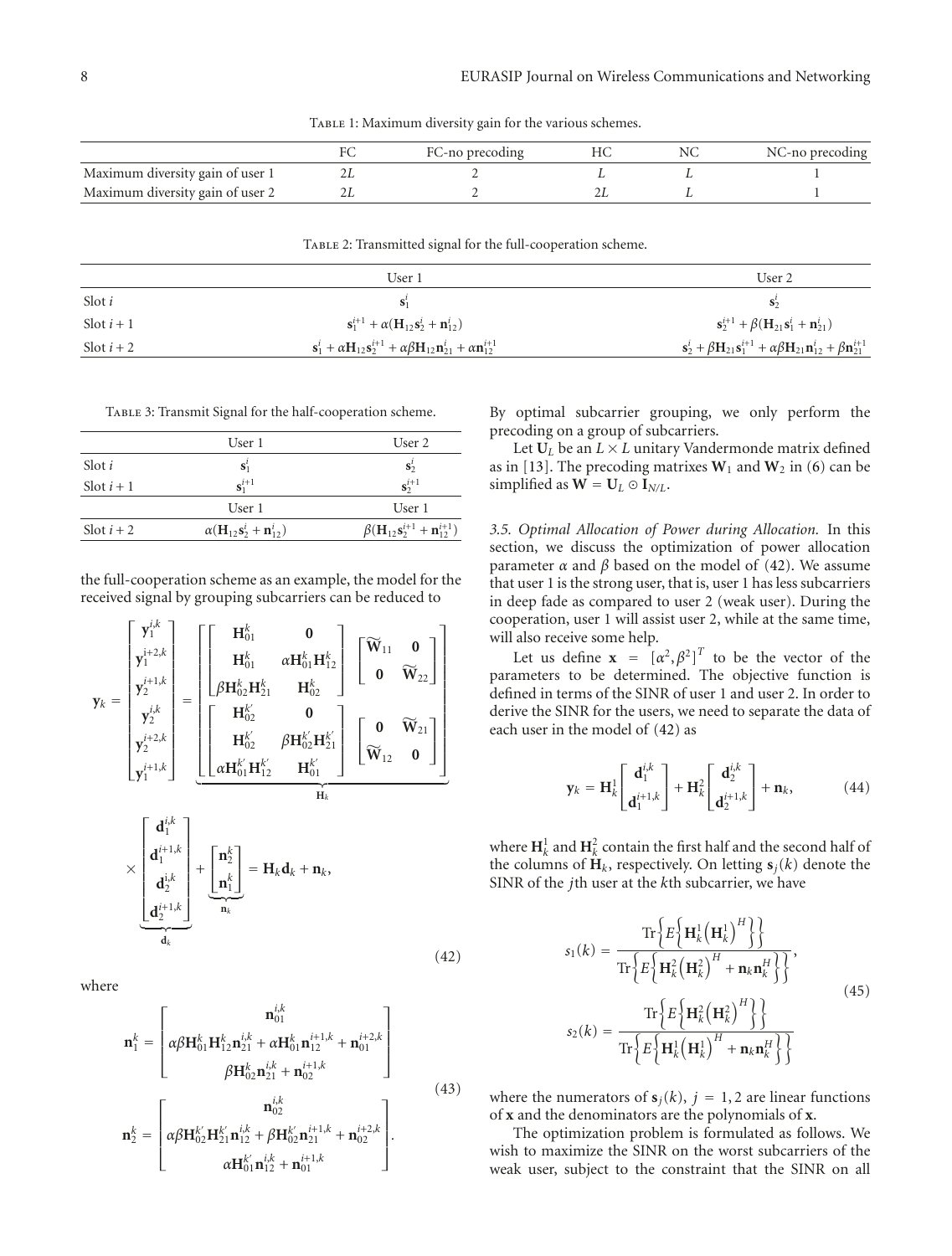

Figure 1: Geometric interpretation of the solution of the optimization problem of (48).

subcarriers of the strong user is above some threshold *η*, that is,

$$
\max_{\mathbf{x} = [a^2, \beta^2]^T} \min_{k} s_2(k)
$$
  
s.t. (a)  $s_1(k) \ge \eta, \quad k = 0, ..., K - 1;$  (46)  
(b)  $[0, 0]^T \le \mathbf{x} \le [1, 1]^T;$   
(c)  $[-1, 1] \mathbf{x} \le 0,$ 

where the last constraint means that user 2 never spends more energy than user 1 when helping user 1. The threshold depends on the applications that user 1 needs to transmit, and is here assumed given. The lower the threshold, the more help user 1 will provide. The advantage for user 1 is that if the user has subcarriers on which the SINR is less than *η*, the situation on those subcarriers will improve.

A more standard form of the above problem is

$$
\min_{\mathbf{x} = [\alpha^2, \beta^2]^T} \max_{k} \quad \frac{1}{\mathbf{s}_2(k)}
$$
\n
$$
\text{s.t.} \quad \text{(a) } \mathbf{s}_1(k) \ge \eta, \quad k = 0, \dots, K - 1; \quad \text{(47)}
$$
\n
$$
\text{(b) } [0, 0]^T \le \mathbf{x} \le [1, 1]^T; \quad \text{(c) } [-1, 1] \mathbf{x} \le 0.
$$

or equivalently,

 $\min_{\mathbf{x},\mathbf{y}}$  *y* s.t. (a)  $s_1(k) \ge \eta$ ,  $k = 0, ..., K - 1$ ; (b)  $0 \le x \le 1$ ;  $(c)$  [−1, 1]**x** ≤ 0; (d)  $\frac{1}{s_2(k)} \leq y, \quad k = 0, ..., K - 1.$ (48)

Since the denominators of  $s_i(k)$ ,  $j = 1, 2$  are polynomials of **x**, finding the solution of the problem of (48) is not easy. We will proceed by making some simplifying assumptions. Let us assume that the interuser channels are quite good and that the noise at the user end is very small so that  $\sigma_{12}^2$  and  $\sigma_{21}^2$  are negligible as compared to  $\sigma_{01}^2$  and  $\sigma_{02}^2$ . Since the coefficients of the high orders of **x** are linear combinations of  $\sigma_{12}^2$  and  $\sigma_{21}^2$ , the high orders of **x** can be ignored. Therefore, the denominators of  $s_j(k)$ ,  $j = 1, 2$  can be approximated as a linear function in **x**. Let  $1/s_2(k)$  be represented by  $(a_k \alpha^2 + b_k \beta^2 + c_k)/(a_k \alpha^2 + b_k \beta^2 + c_k)$ . Finding<br>the solution of (48) is based on the following observations the solution of (48) is based on the following observations.

- (1) The constraints  $(a)$ – $(c)$  are linear so they give rise to the feasible set shown by a polyhedron  $P$  in Figure 1. The irregular pentagon  $\mathcal{P}_1$  and a triangle  $\mathcal{P}_2$  are formed by constraints (a) and  $(b)-(c)$ , respectively.
- (2) With a fixed *y*, the *k*th inequality in the constraint (d) yields a halfspace H*k*:

$$
\frac{a_k \alpha^2 + b_k \beta^2 + c_k}{\widetilde{a}_k \alpha^2 + \widetilde{b}_k \beta^2 + \widetilde{c}_k} \le y
$$
\n
$$
\left(b_k - \widetilde{b}_k y\right) \beta^2 \le \left(\widetilde{a}_k y - a_k\right) \alpha^2 + \left(\widetilde{c}_k y - c_k\right),
$$
\n(49)

where  $a_k, b_k, \tilde{a}_k, b_k > 0$ .

(3) When *y* takes the minimum value 0,  $\beta^2 \leq$  $-(a_k/b_k)\alpha^2 - (c_k/b_k), k = 0,..., K - 1$  and thus the feasible set is empty. As *y* increases, the dimension of the feasible set increases. There are several different scenarios.

(a) If 
$$
0 < y < (b_k/b_k)
$$
,

$$
\beta^{2} \leq \underbrace{\left(-\frac{\widetilde{a}_{k}}{\widetilde{b}_{k}} + \frac{\left(\widetilde{a}_{k}/\widetilde{b}_{k}\right)b_{k} - a_{k}}{b_{k} - \widetilde{b}_{k} y}\right)}_{u(y)} \alpha^{2} + \underbrace{\left(-\frac{\widetilde{c}_{k}}{\widetilde{b}_{k}} + \frac{\left(\widetilde{c}_{k}/\widetilde{b}_{k}\right)b_{k} - c_{k}}{b_{k} - \widetilde{b}_{k} y}\right)}_{v(y)}.
$$
\n(50)

- (i) If  $((\tilde{a}_k/b_k)b_k a_k \ge 0 \& (\tilde{c}_k/b_k)b_k c_k > 0$  or  $((\tilde{a}_k/b_k)b_k - a_k > 0 \& (\tilde{c}_k/b_k)b_k - c_k = 0),$  the halfspace  $\mathcal{L}$ , approaches  $\mathcal{R}$  as *y* is increasing halfspace  $\mathcal{H}_k$  approaches  $\mathcal P$  as  $\gamma$  is increasing in  $(0, b_k/b_k)$ , and finally  $\mathcal{H}_k$  intersects with  $\mathcal{P}$ . Let  $y_k$  denote the minimum  $y$  that the  $k$ th inequality of the constraint (d) yields. Then this  $y_k$  is achieved when  $\mathcal{H}_k$  touches a vertex of  $\mathcal{P}$ .
- (ii) If  $(\tilde{a}_k/b_k)b_k a_k \leq 0$  & $(\tilde{c}_k/b_k)b_k c_k \leq 0$ ,<br>*v*(*v*) and *y*(*v*) are decreasing functions of *y*  $v(y)$  and  $u(y)$  are decreasing functions of *y*. Therefore, the halfspace  $\mathcal{H}_k$  and  $\mathcal P$  do not intersect within  $(0, b_k/b_k)$ .
- (iii) If  $((\tilde{a}_k/b_k)b_k a_k < 0 \& (\tilde{c}_k/b_k)b_k c_k > 0$ , or  $((\widetilde{a}_k/b_k)b_k - a_k > 0 \& (\widetilde{c}_k/b_k)b_k - c_k < 0), y_k$  is achieved on a vertex of  $P$  if  $y_k \in (0, b_k/b_k)$ .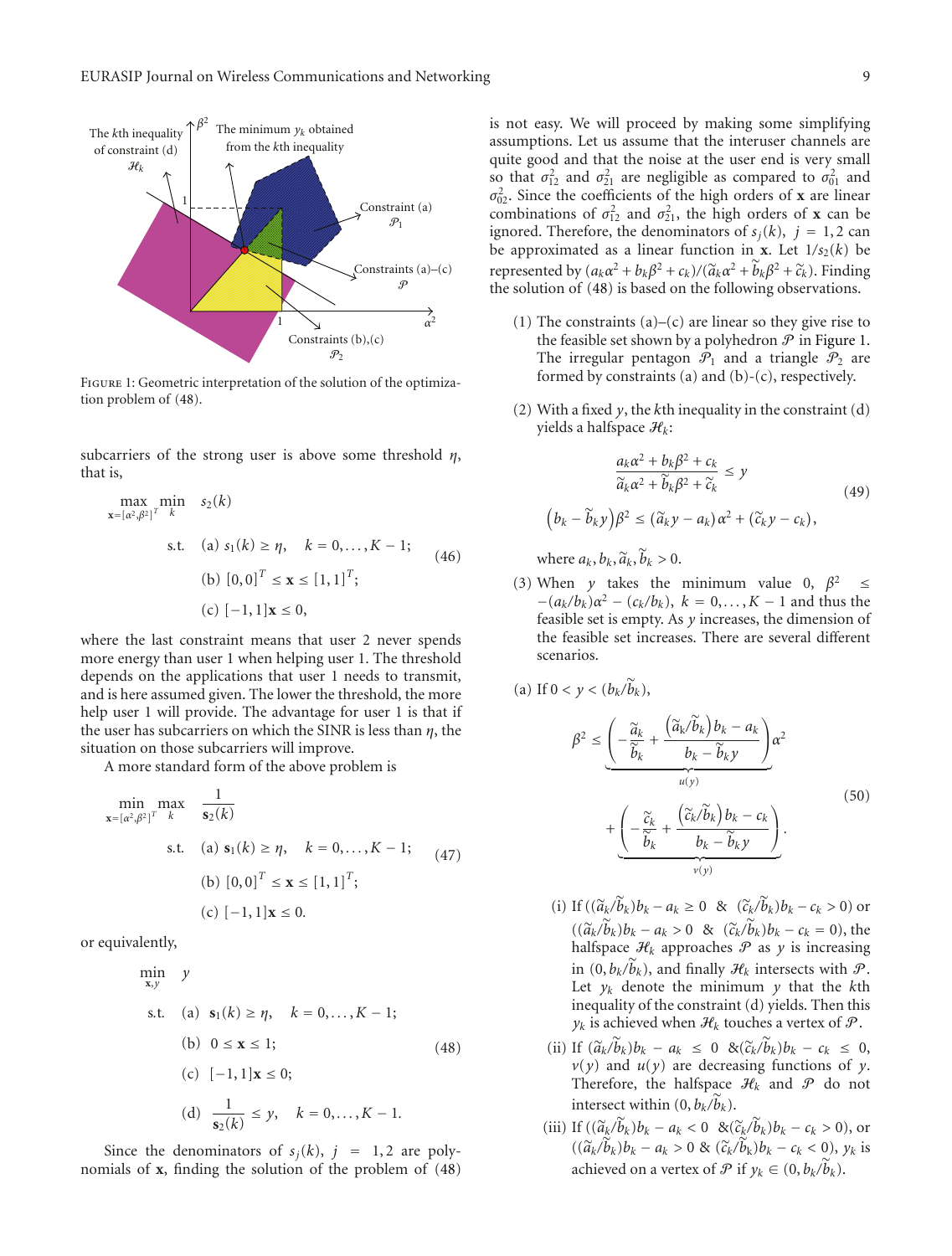- (b) If  $y_k$  does not exist when  $0 < y < b_k/b_k$ , we have to consider the scenario in which  $y \geq b_k/b_k$ . First, we consider  $y = b_k/\tilde{b}_k$  and so  $0 \le ((\tilde{a}_k/\tilde{b}_k)b_k - a_k)\alpha^2 +$  $((\widetilde{c}_k/b_k)b_k-c_k).$ 
	- (i) If  $(\tilde{a}_k/b_k)b_k a_k \ge 0$  &  $(\tilde{c}_k/b_k)b_k c_k \ge 0$ , the intersection of  $\mathcal{P}_k$  with  $\mathcal{P}_k$  is  $\mathcal{P}_k$  itself. Thus the intersection of  $\mathcal{H}_k$  with  $\mathcal P$  is  $\mathcal P$  itself. Thus,  $y_k = b_k/b_k$ .
	- (ii) If  $((\widetilde{a}_k/b_k)b_k a_k < 0 \& (\widetilde{c}_k/b_k)b_k c_k > 0$  or  $((\widetilde{a}_k/b_k)b_k - a_k > 0 \& (\widetilde{c}_k/b_k)b_k - c_k < 0),$  we have

$$
y_k = \begin{cases} \frac{b_k}{\widetilde{b}_k}, & \text{if } \exists \alpha \in \mathcal{P} \text{ s.t.} \\ & 0 \le \left(\frac{\widetilde{a}_k}{\widetilde{b}_k} b_k - a_k\right) \alpha + \left(\frac{\widetilde{c}_k}{\widetilde{b}_k} b_k - c_k\right) \\ & > \frac{b_k}{\widetilde{b}_k} \text{ and refer to (c), otherwise.} \end{cases}
$$
(51)

- (iii) If  $((\widetilde{a}_k/b_k)b_k a_k \leq 0 \& (\widetilde{c}_k/b_k)b_k c_k < 0$ ) or  $(\widetilde{a}_k/b_k)b_k - a_k < 0$  &  $(\widetilde{c}_k/b_k)b_k - c_k \le 0$ ,  $y_k$  > ( $b_k/b_k$ ) then refer to (c).
- (c) If  $y_k$  does not exist when  $0 < y \le b_k/b_k$ , we have to consider the scenarios in which  $y > b_k/b_k$  and so  $\beta \ge$  $u(y) + v(y)$ . When  $(\tilde{a}_k/b_k)b_k - a_k \le 0$  &  $(\tilde{c}_k/b_k)b_k - a_k \le 0$  we can always find a feasible *y*  $c_k \leq 0$ , we can always find a feasible  $y_k$ .

In conclusion, we know

- (i) If  $(\tilde{a}_k/b_k)b_k a_k = 0$  &  $(\tilde{c}_k/b_k)b_k c_k = 0$ , any elements in the set  $P$  can give rise to the minimum v elements in the set  $P$  can give rise to the minimum  $y$ ,  $y_k = (b_k/b_k)$ . However, this case happens with small probability.
- (ii) Otherwise,  $y_k$  always falls on a vertex of  $\mathcal{P}$ .

Since *K* inequalities of constraint (d) need to be satisfied simultaneously, the optimal  $\hat{\mathbf{x}} = [\hat{\alpha}^2, \hat{\beta}^2]^T$  is a vertex of  $\mathcal{P}$ satisfying

$$
\left(b_j - \widetilde{b}_j y_j\right) \widehat{\beta}^2 = \left(\widetilde{a}_j y_j - a_j\right) \widehat{\alpha}^2 + \left(\widetilde{c}_j y_j - c_j\right),\tag{52}
$$

where  $y_j$  is the maximum value of the set  $\{y_k, k\}$ 0, *...* ,*K* − 1} obtained from the *K* inequalities. Therefore, we can determine the optimal power allocation parameters **x** with the aid of the geometric interpretation of (48). The minimum *y* is the maximum value of  $\{z_k \mid (b_k - \tilde{b}_k z_k)\hat{\beta}^2 =$  $(\widetilde{a}_k z_k - a_k)\widehat{\alpha}^2 + (\widetilde{c}_k z_k - c_k), k = 0, \ldots, K - 1\}.$ 

## **4. Simulation Results**

In this section, we provide simulation result to illustrate the performance of the proposed full-cooperation (FC) and halfcooperation (HC) schemes. To illustrate the advantages of cooperation in addition to precoding, we compare the two



Figure 2: BER performance of each user with FC and NC, where user 1 has *N*1 = 1 and user 2 has *N*2 = 2 subcarriers in deep fade.

proposed approaches to a noncooperative scheme (NC) that uses the same interblock precoding strategy and is equivalent in terms of power consumption.

We consider an OFDM system with  $N = 16$  subcarriers and 4QAM signals. We use the model of [20] to generate channels consisting of two equal power taps with normalized Doppler shift equal to 0*.*001. The channel is virtually static in order to eliminate temporal diversity due to by channel variation and thus highlight diversity due to cooperation and multipath. The SNR of the interuser channel is fixed at 30 dB. For the interblock precoding, we use  $2 \times 2$  unitary matrices and group carriers into blocks of two. Two users exchange their subcarriers as described in Section 3.4.

In our simulations, we assign unit power to each OFDM symbol for the noncooperative scheme. The power of each OFDM block in the proposed cooperative schemes is determined by (23) and (40). This guarantees that cooperative and noncooperative schemes consume the same energy during a cycle of three slots. In the following figures and discussion the term SNR refers to the SNR for the noncooperative scheme, that is, the reciprocal of the noise power. We assume  $\sigma_{01}^2$ *σ*2 02. We force user 1 and user 2 to have *N*1 and *N*2 deepfading subcarriers, respectively. The variance of nondeepfading subcarriers is set to 1 while the variance of subcarriers in deep fade is set to 0*.*001. We consider three cases where  $\{(N1 = 1, N2 = 2), (N1 = 1, N2 = 3), (N1 = 2, N2 = 3)\}.$ 

Figures 2, 3, and 4 compare the BER performances of each user for FC and NC in three cases described above for SNR01 = SNR02. Since our proposed approach of optimizing *α* and *β* holds only when  $\sigma_{01}^2$ ,  $\sigma_{01}^2 \gg \sigma_{21}^2$ ,  $\sigma_{21}^2$ , we consider the scenarios of relatively small SNR01 and SNR02. Let the threshold in (48) for the SINR of user 2 over all the subcarriers be *η* = [0*.*10, 0*.*10, 0*.*15, 0*.*20, 0*.*20] corresponding to SN*R*01 = SNR02 = [5, 10, 15, 20, 25] dB, respectively. In each channel realization, we update the optimal *α* and *β* with knowledge of channel coefficients and noise variance. The procedure to determine the optimal *α* and *β* based on the analysis in Section 3.5 is sketched as follows: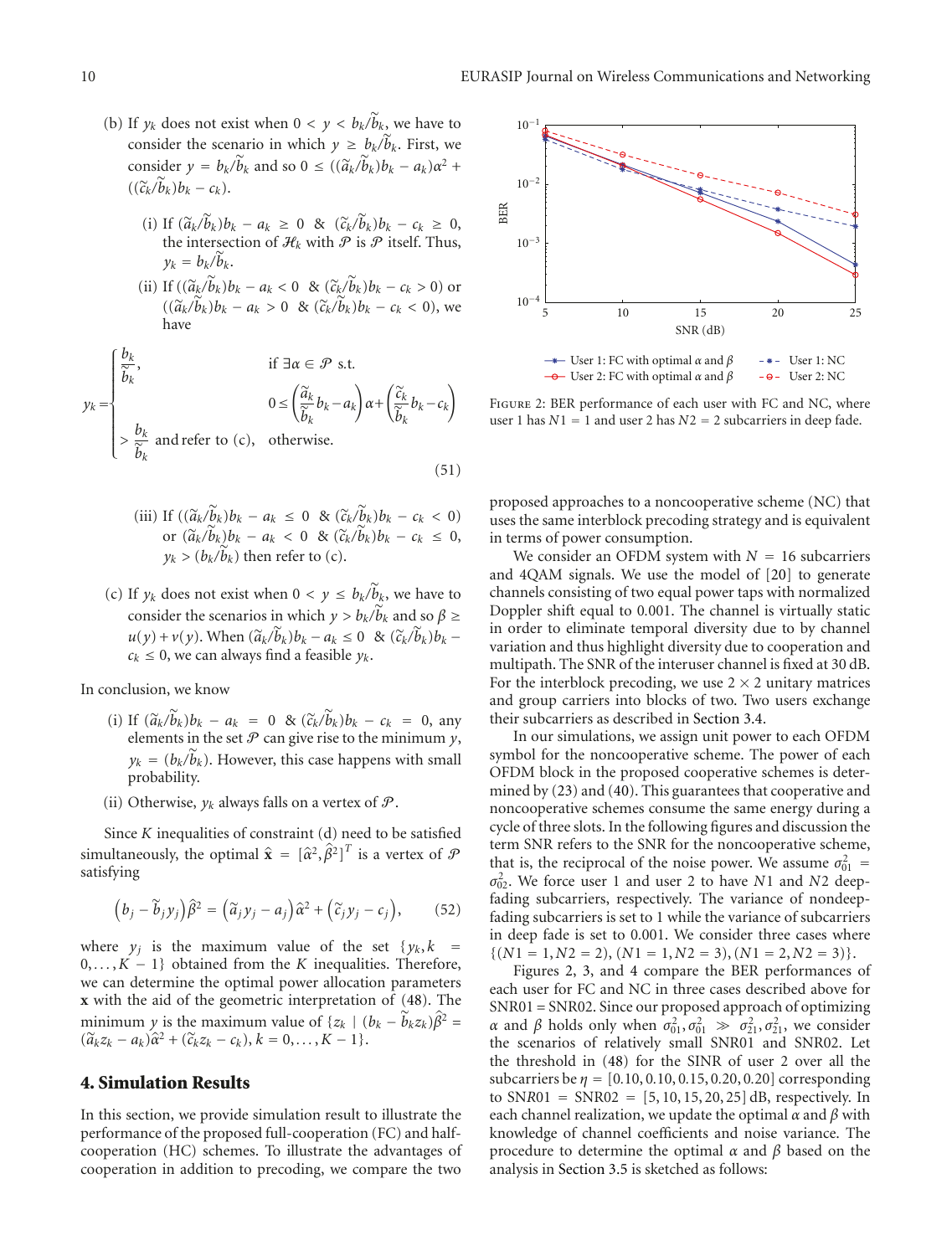

Figure 3: BER performance of each user with FC and NC, where user 1 has  $N1 = 1$  and user 2 has  $N2 = 3$  subcarriers in deep fade.



Figure 4: BER performance of each user with FC and NC, where user 1 has  $N1 = 2$  and user 2 has  $N2 = 3$  subcarriers in deep fade.



Figure 5: BER performance of each user with FC, HC and NC, where user 1 has  $N1 = 1$  and user 2 has  $N2 = 2$  subcarriers in deep fade.



FIGURE 6: BER performance of each user with FC, HC and NC, where user 1 has  $N1 = 1$  and user 2 has  $N2 = 3$  subcarriers in deep fade.



Figure 7: BER performance of each user with FC, HC and NC, where user 1 has *N*1 = 2 and user 2 has *N*2 = 3 subcarriers in deep fade.

- (1) We first find the vertices of the feasible sets of  $\alpha^2$  and  $\beta^2$  satisfying the constraints (a)–(c) of (48);
- (2) We determine the vertex that gives rise to the the minimum  $y_k$  for the *k*th constraint of (d) in (48), and record the value of *yk*;
- (3) The optimal solution  $y$  of (48) is the maximum element of the set  $\{y_k, k = 0, \ldots, K - 1\}$ . Based on that maximum value for *y* the optimal *α* and *β* are found via (52).

Figures 2–4 show that FC can significantly improve the performances of both users at higher SNR.

Figures 5, 6, and 7 show the BER performance of each user for the FC, HC and NC for SNR01 = SNR02 =  $5$  dB $\sim$ 35 dB. Both *α* and *β* are fixed to 0*.*5 for HC, while for FC it is taken  $\alpha = 0.6$ ,  $\beta = 0.3$ . One can see that HC can significantly improve the performances of user 2 with